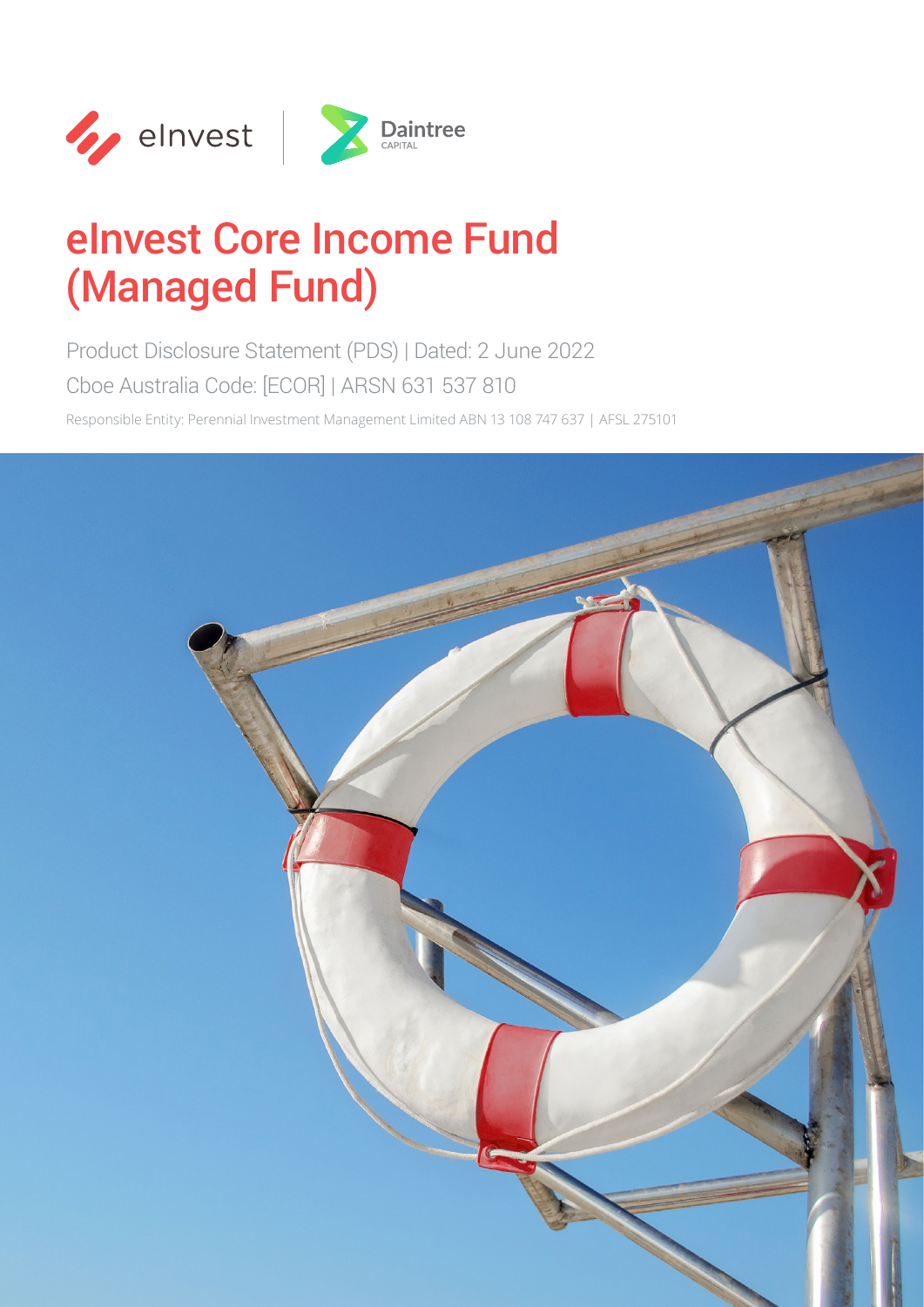## **About this PDS**

This Product Disclosure Statement (PDS) is dated 2 June 2022.

Perennial Investment Management Limited (PIML, Responsible Entity, we, our or us) ABN 13 108 747 637, AFS Licence No. 275101 as responsible entity for the eInvest Core Income Fund (Managed Fund) (ARSN 631 537 810) (Fund) is the issuer of this PDS and is responsible for its contents. A copy of this PDS was lodged with both the Australian Securities & Investments Commission (ASIC) and Cboe Australia Pty Ltd (Cboe). No responsibility as to the contents of this PDS is taken by ASIC or Cboe or their respective officers.

This PDS sets out information and is an offer document for units in the Fund. As at the date of lodgement of this PDS, units in the Fund (Units) are trading on Cboe. The information provided in this PDS is general information only. New Zealand Investors should refer to section 7.14 Important Statement for New Zealand Investors.

The Fund is an Australian registered managed investment scheme. Units in the Fund are offered and issued by us on the terms and conditions described in this PDS. By becoming an Investor in the Fund, you agree to be bound by this PDS. You should not base your decision to invest in the Fund solely on this information. You should obtain professional financial advice tailored to your personal circumstances and consider the suitability of the Fund in view of your financial position, investment objectives and needs before making an investment decision.

PIML has appointed Daintree Capital Management Pty Limited ABN 61 619 989 912 AFS Licence 487489 (Daintree or the **Investment Manager**) to provide investment and other services for the Fund, pursuant to an investment management agreement entered into between PIML and Daintree. Further, ETF Investments Australia Pty Ltd ABN 88 618 802 912 trading as 'eInvest Australia' (elnvest) has been appointed by PIML, as its corporate authorised representative to provide marketing, distribution and client services for the Fund.

Daintree is a related bodies corporate of PIML. An investment in the Fund does not represent an investment in, deposit or other liability of PIML or Daintree.

PIML and Daintree do not guarantee the performance of the Fund or the return of capital or income. Your investment in the Fund is subject to investment and other risks. This could involve delays in repayment and loss of income or the principal invested.

## **The offer**

This PDS does not constitute an offer of securities in any jurisdiction where, or to any person to whom, it would be unlawful to make such an offer. Units have not been registered under the United States Securities Act of 1933 (as amended) and except in a transaction which does not violate such Act, may not be directly or indirectly offered or sold in the United States of America or any of its territories or for the benefit of a US Person (as defined in Regulations of such Act).

#### **PDS updates**

Information in this PDS that is not materially adverse to Investors is subject to change from time to time and may be updated by the Responsible Entity by publishing such information on the eInvest website at www.einvest.com.au. A paper copy of any updated information will be provided free of charge on request. Any new or updated information that is materially adverse to Investors will be available to Investors via a supplementary or new PDS accessible via the Cboe Market Announcements Platform.

#### **Risks**

An investment in a Unit is subject to risks, which may include possible delays in repayment and loss of income and capital invested. None of PIML, Daintree or any of their related entities, directors or officers gives any guarantee or assurance as to the performance of, or the repayment of capital or income invested in the Fund. PIML and its related entities may invest in, lend to or provide other services to the Fund.

This PDS is prepared for general information only and is not financial product advice. It is not intended to be a recommendation by the Responsible Entity, any of the Responsible Entity's associates or any other person to invest in the Fund. In preparing this PDS, the Responsible Entity did not take into account the investment objectives, financial situation or particular needs of any particular person.

Before making an investment decision, Investors need to consider whether an investment in the Fund is appropriate to their needs, objectives and circumstances. Investors should consult an independent professional financial adviser and ensure they understand the risks of the Fund before investing.

## **Definitions**

Certain capitalised terms used in this PDS are defined in the Glossary in section 9. All references to dollar amounts in this PDS are to Australian dollars unless otherwise stated. For further details on PIML's funds, please contact a stockbroker or financial adviser or visit www.perennial.net.au or www. einvest.com.au.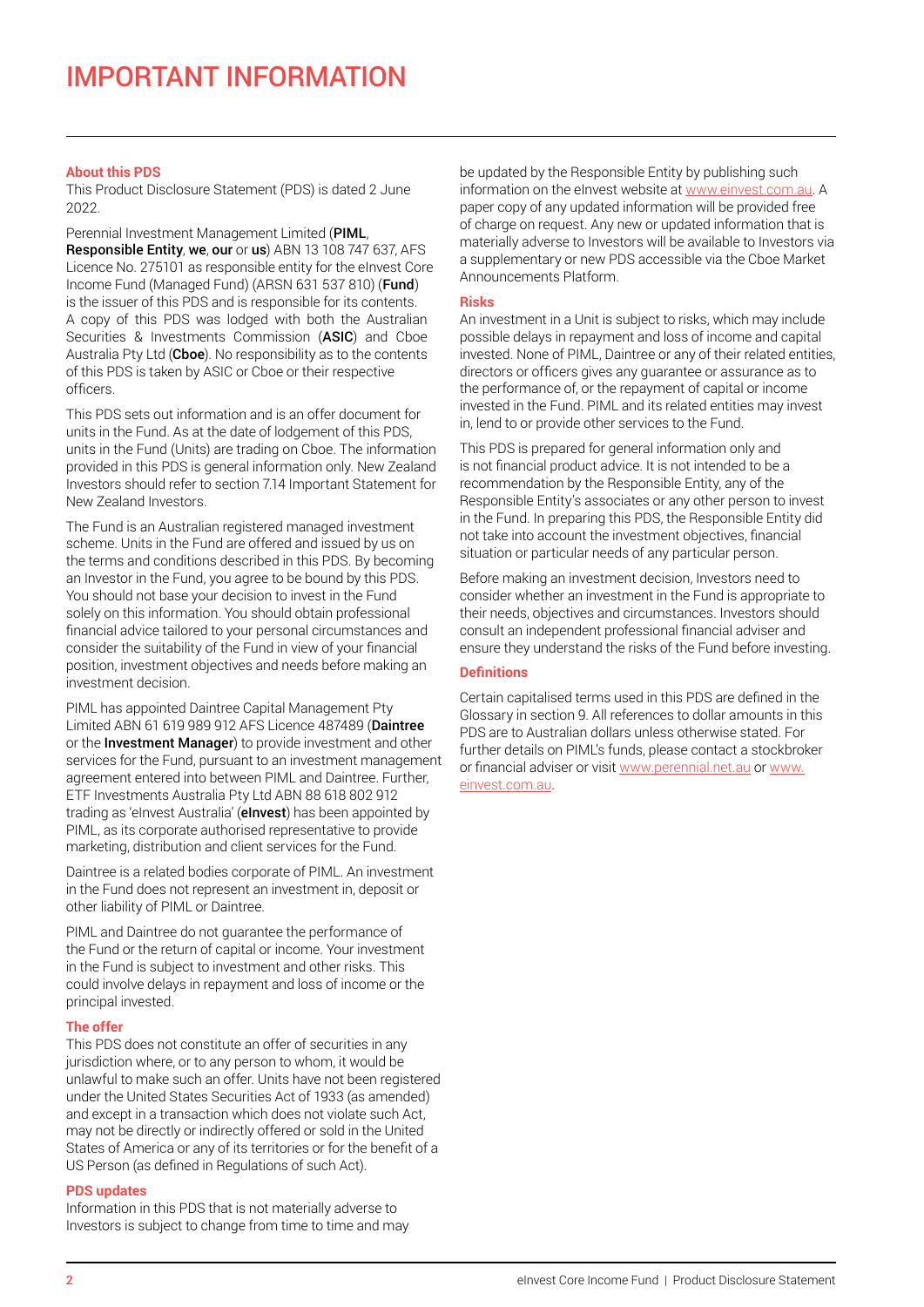## 1.1 WHAT IS AN ACTIVE ETF?

Active ETFs can provide you with a convenient way to gain exposure to a wide variety of investments. They can also be used as the building blocks for a well-diversified portfolio.

In the Australian Market, ETFs are primarily "passively managed" meaning the investment strategy of the ETF is to track an index, or other benchmark. Some active ETFs, such as the Fund, are "actively managed", meaning they do not seek to track the performance of a stated benchmark. Whilst an active ETF may also have a benchmark like an ETF, the Investment Manager may change sector allocations, portfolio positions etc. as they see fit. This produces investment returns that may not mirror the underlying benchmark of the Fund.

Information about and the investment process of the Fund is set out in section 2 of this PDS.

The Fund may carry certain investment risks. For more information on the investment risks applicable to the Fund see section 4 of this PDS.

## 1.2 EINVEST

eInvest is a provider of active ETF investments. eInvest provides you with easy, tradeable investment solutions for your everyday investment needs by offering high quality portfolios based on the research, skill and intellect of experienced investment professionals.

elnvest is driven by a passion and desire to deliver a positive investment experience to all Australians. eInvest believes that all Australians should have the ability to access high quality investment solutions upon which to build the foundations of their investment, superannuation and retirement income portfolios. eInvest also believes that Investors can have the control and flexibility they desire from their investments, at a reasonable price.

## 1.3 SUMMARY OF KEY INFORMATION

The following table briefly summarises some of the key information contained in this PDS. It is not a complete summary of this PDS and you should read the PDS in its entirety. You should seek your own professional investment advice before deciding to invest in the Fund. Sections 1 to 9 of this PDS contain general information concerning the key features of the Fund.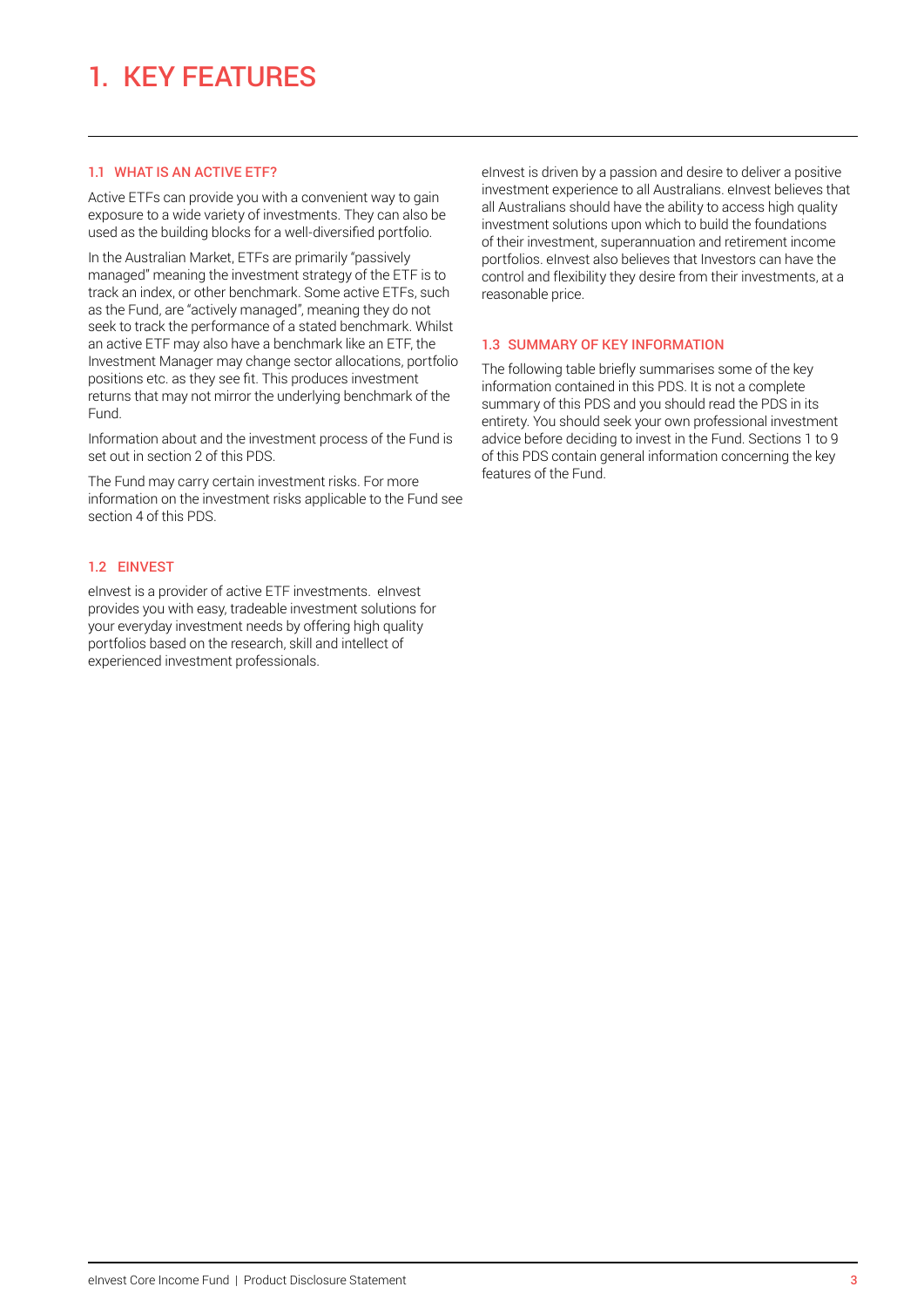## 1. KEY FEATURES

| <b>Fund Names</b>                                      | elnvest Core Income Fund (Managed Fund)                                                                                                                                                                                                                                                                                                                                                                                                                                                                                                                                                                                                                                                                                                                                                                                                                                                                                                                                                                                                                                                                                                                                                                                                                                                                                                                                                                                                                                                                                                                               |  |
|--------------------------------------------------------|-----------------------------------------------------------------------------------------------------------------------------------------------------------------------------------------------------------------------------------------------------------------------------------------------------------------------------------------------------------------------------------------------------------------------------------------------------------------------------------------------------------------------------------------------------------------------------------------------------------------------------------------------------------------------------------------------------------------------------------------------------------------------------------------------------------------------------------------------------------------------------------------------------------------------------------------------------------------------------------------------------------------------------------------------------------------------------------------------------------------------------------------------------------------------------------------------------------------------------------------------------------------------------------------------------------------------------------------------------------------------------------------------------------------------------------------------------------------------------------------------------------------------------------------------------------------------|--|
| <b>ARSN</b>                                            | 631 537 810                                                                                                                                                                                                                                                                                                                                                                                                                                                                                                                                                                                                                                                                                                                                                                                                                                                                                                                                                                                                                                                                                                                                                                                                                                                                                                                                                                                                                                                                                                                                                           |  |
| <b>Choe Code</b>                                       | <b>ECOR</b>                                                                                                                                                                                                                                                                                                                                                                                                                                                                                                                                                                                                                                                                                                                                                                                                                                                                                                                                                                                                                                                                                                                                                                                                                                                                                                                                                                                                                                                                                                                                                           |  |
| <b>About the Funds</b>                                 | ECOR invests in the Daintree Core Income Fund (ARSN 617 947 690) (Underlying Core<br>Income Fund) and cash.                                                                                                                                                                                                                                                                                                                                                                                                                                                                                                                                                                                                                                                                                                                                                                                                                                                                                                                                                                                                                                                                                                                                                                                                                                                                                                                                                                                                                                                           |  |
|                                                        | In this PDS we refer to the assets held in ECOR on a 'look through' basis. This means we are<br>referring to the assets in the Underlying Daintree Core Income Fund.                                                                                                                                                                                                                                                                                                                                                                                                                                                                                                                                                                                                                                                                                                                                                                                                                                                                                                                                                                                                                                                                                                                                                                                                                                                                                                                                                                                                  |  |
| <b>Responsible Entity</b>                              | PIML is the Responsible Entity of the Fund and is the issuer of this PDS.                                                                                                                                                                                                                                                                                                                                                                                                                                                                                                                                                                                                                                                                                                                                                                                                                                                                                                                                                                                                                                                                                                                                                                                                                                                                                                                                                                                                                                                                                             |  |
| <b>Investment Manager</b>                              | Daintree is the Investment Manager of the Fund.                                                                                                                                                                                                                                                                                                                                                                                                                                                                                                                                                                                                                                                                                                                                                                                                                                                                                                                                                                                                                                                                                                                                                                                                                                                                                                                                                                                                                                                                                                                       |  |
| <b>Investment objectives &amp;</b><br><b>Benchmark</b> | ECOR aims to provide Investors with a higher income than generally available through term<br>deposit and banking products.                                                                                                                                                                                                                                                                                                                                                                                                                                                                                                                                                                                                                                                                                                                                                                                                                                                                                                                                                                                                                                                                                                                                                                                                                                                                                                                                                                                                                                            |  |
|                                                        | ECOR aims to provide Investors a steady stream of income and capital stability over the<br>medium term, by investing in a diversified portfolio of fixed income securities, credit and<br>cash, and to provide a total return (after fees) that exceeds the RBA Cash Rate measured<br>within a market cycle.                                                                                                                                                                                                                                                                                                                                                                                                                                                                                                                                                                                                                                                                                                                                                                                                                                                                                                                                                                                                                                                                                                                                                                                                                                                          |  |
| <b>Use of derivatives</b>                              | Derivatives may be used by the Fund for investment and risk management purposes.<br>Derivatives will not be used to gear the Fund. The Fund will not engage in short selling and<br>will not use derivatives to a material extent. We note that whilst the Fund may use various<br>derivative instruments, including futures and options, to manage cash flow and investment<br>risk of the portfolio, it may only do so in the following two scenarios:<br>for the dominant purpose of managing foreign exchange or interest rate risk; or<br>a.                                                                                                                                                                                                                                                                                                                                                                                                                                                                                                                                                                                                                                                                                                                                                                                                                                                                                                                                                                                                                     |  |
|                                                        | for the dominant purpose of more efficiently gaining an economic exposure, through<br>b.<br>the use of derivatives, to the underlying reference assets of those derivatives.<br>Provided the Fund will not use derivatives to obtain exposure to more that 10% of the<br>underlying reference assets of the fund by net asset value (NAV), and related cash<br>and cash-like instruments. This includes aggregate exposure of the Fund to all OTC<br>derivative counterparties, including assets held by the Fund as collateral under an OTC<br>derivative. If a larger exposure is attributable to circumstances that were not reasonably<br>foreseeable by the Responsible Entity, such as unforeseen market movements or large<br>redemption requests, such exposure will remain in the Fund for a period of no more than<br>3 consecutive Business Days.<br>Where over-the-counter (OTC) derivatives account for more than 5% of the NAV of the Fund,<br>the aggregate exposure of the Fund to all OTC derivative counterparties, including assets<br>held by the Fund as collateral under an OTC derivative, is managed so that it does not exceed<br>a maximum of 10% of the NAV of the Fund. Only cash may be held by the Fund as collateral<br>under an OTC derivative. Margining is managed daily. Where the Fund uses derivatives for<br>the dominant purpose of managing foreign exchange or interest rate risk, this does not<br>count towards the 10% net derivatives exposure limit for derivatives in accordance with ASIC<br>Regulatory Guide 240.12. |  |
| <b>Benchmark</b>                                       | The benchmark for the Fund is the RBA Target Cash Rate.                                                                                                                                                                                                                                                                                                                                                                                                                                                                                                                                                                                                                                                                                                                                                                                                                                                                                                                                                                                                                                                                                                                                                                                                                                                                                                                                                                                                                                                                                                               |  |
| <b>Asset Allocation</b>                                | Cash and cash equivalents: $0 - 100\%$<br>Fixed Income Securities: $0 - 100\%$                                                                                                                                                                                                                                                                                                                                                                                                                                                                                                                                                                                                                                                                                                                                                                                                                                                                                                                                                                                                                                                                                                                                                                                                                                                                                                                                                                                                                                                                                        |  |
| <b>Suitable Investor</b>                               | Investors seeking a high level of capital security.<br>ECOR may be suitable for Investors with an investment horizon of 3+ years                                                                                                                                                                                                                                                                                                                                                                                                                                                                                                                                                                                                                                                                                                                                                                                                                                                                                                                                                                                                                                                                                                                                                                                                                                                                                                                                                                                                                                      |  |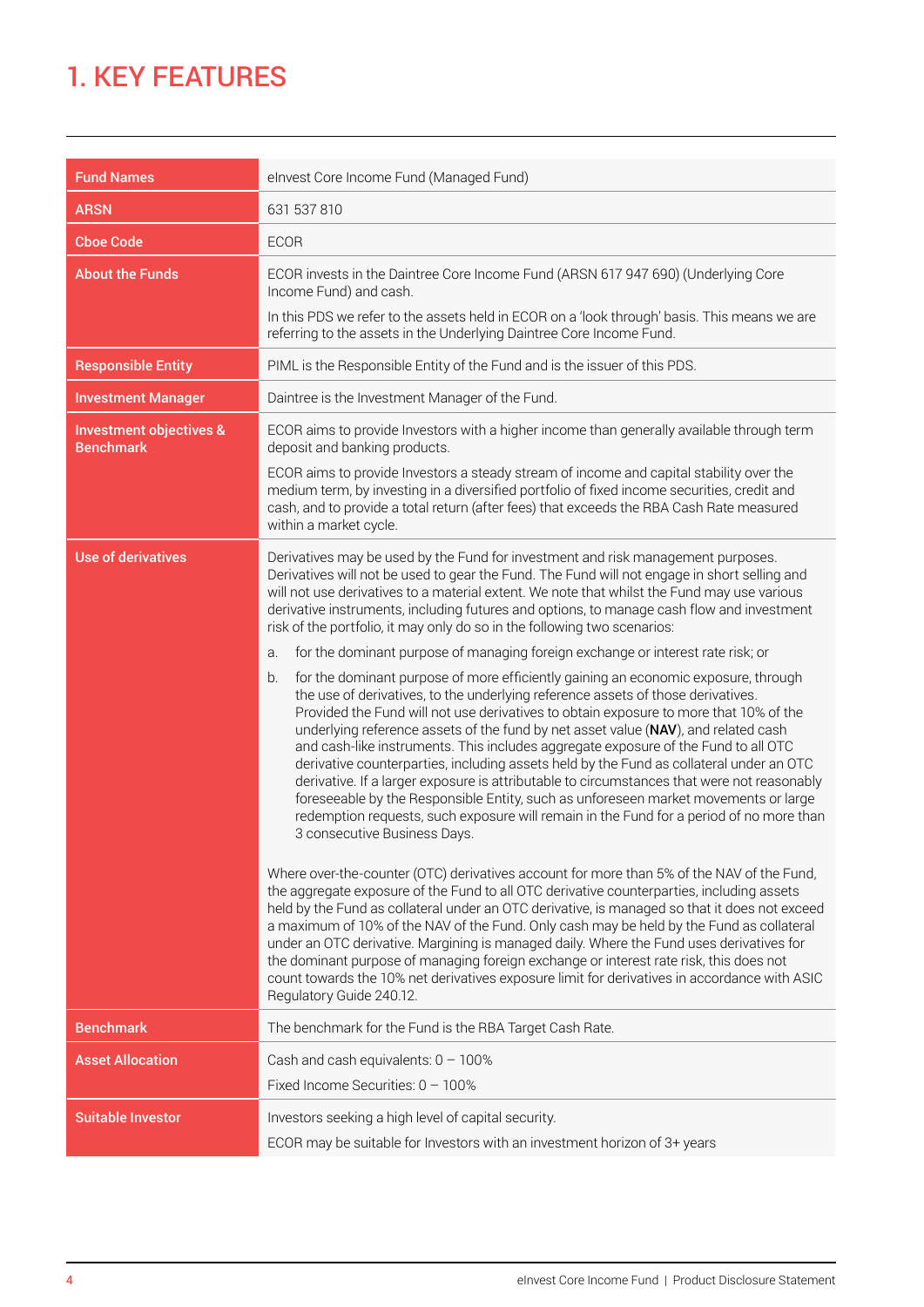## 1. KEY FEATURES

| <b>Investing in the Fund</b> | Investors can invest in the Fund by buying units on the market through a stockbroker or<br>share trading account.<br>Units are quoted on Cboe. The purchase of units on the market is not governed by the terms<br>of this PDS and therefore the minimum investment does not apply to purchases of units.                                   |
|------------------------------|---------------------------------------------------------------------------------------------------------------------------------------------------------------------------------------------------------------------------------------------------------------------------------------------------------------------------------------------|
| <b>Distributions</b>         | The distribution period for the Fund is set out in section 3 of this PDS. The Responsible Entity<br>intends to make monthly distributions in respect of the Fund (assuming there is distributable<br>income).                                                                                                                               |
| <b>Risks</b>                 | Before investing in the Fund, Investors should carefully consider the risks associated with the<br>investment and obtain independent financial advice on whether an investment in the Fund is<br>suitable for their objectives, financial situation and needs.<br>For further details on the risks of investing, see section 4 of this PDS. |
| <b>Fees and costs</b>        | The Responsible Entity charges a management fee of 0.45% pa, inclusive of GST and RITC.<br>Note: There will be no fees payable for investments in the Underlying Core Income Fund.<br>Fees and costs as described in section 5 of this PDS will apply.                                                                                      |
| Tax                          | Tax information of a general nature is set out in section 8. Investors should seek their own<br>professional tax advice which takes into account their particular circumstances.                                                                                                                                                            |
| <b>Complaints</b>            | The Responsible Entity has a process in place to deal with complaints from Investors. The<br>complaints process is set out in section 7.6 of this PDS.                                                                                                                                                                                      |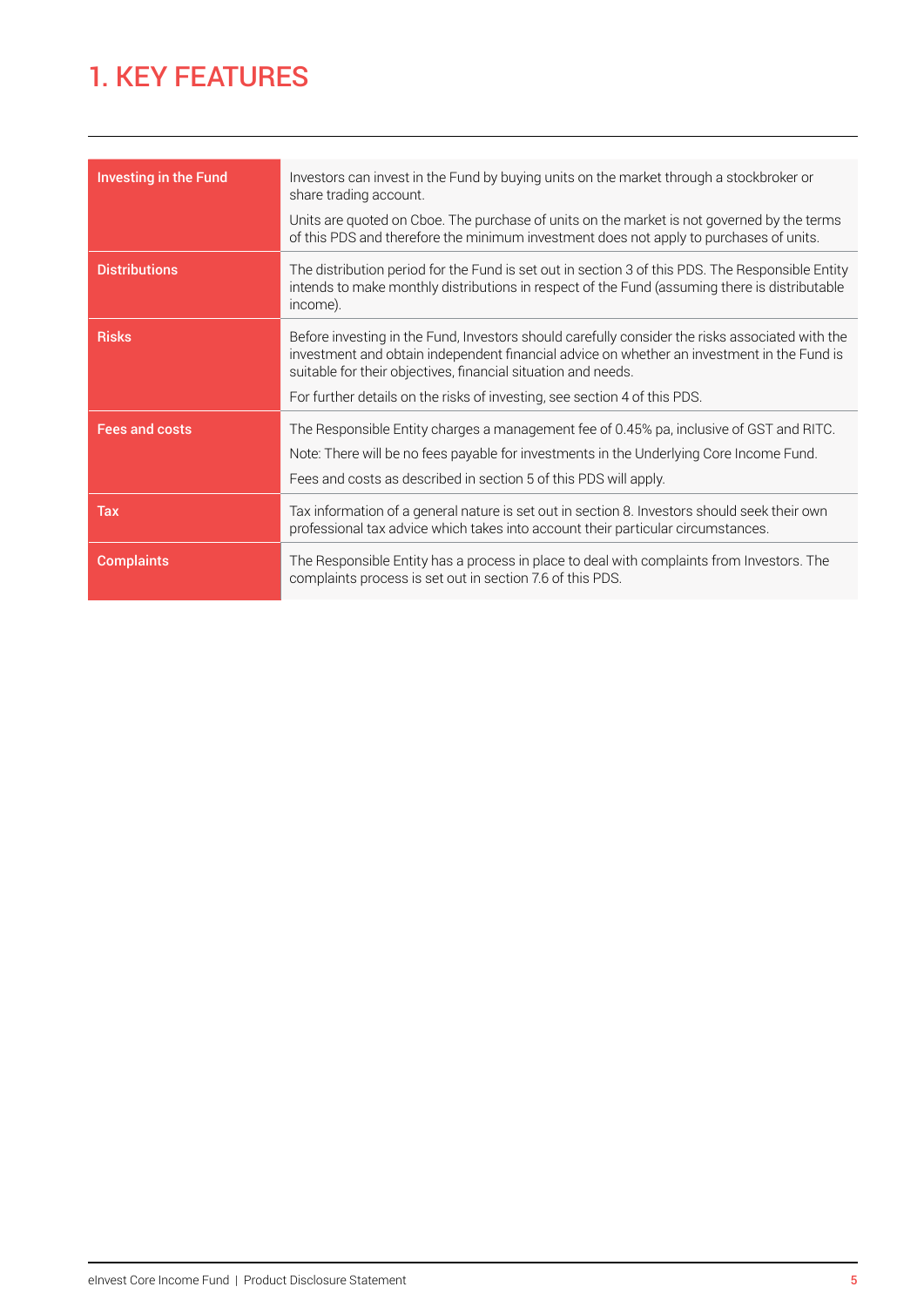## 1.4 ADMISSION TO TRADING UNDER THE Cboe OPERATING RULES

The Cboe Operating Rules provide a tailored framework for the quotation of investment products, including exchange traded funds, and managed funds on Cboe. The Cboe Operating Rules are accessible at www.Cboe.com.au

In operational terms, the market for investment products quoted under the Cboe Operating Rules operates in the same way that it does for listed equities on Cboe, with continuous matching of bids.

#### Cboe Operating Rules: fundamental difference

The key distinction between listed equities quoted on Cboe pursuant to the ASX Listing Rules and those quoted on Cboe under the Cboe Operating Rules is the level of control and influence that the issuer of the relevant product has over the value of the underlying assets of the product.

Typically, listed equity securities reflect the value of the business operated by the issuer. By contrast, the value of the fund product quoted under the Cboe Operating Rules typically reflects the performance of the underlying assets of the fund. In this way, the Cboe Operating Rules perform the same function as the ASX AQUA Rules.

The following table highlights the key specific differences between the Cboe Operating Rules and the typical main board Listing Rules

| Requirement                  | <b>Typical Main Board</b><br><b>Listing Rules</b>                                                                                                                     | <b>Choe Operating Rules</b>                                                                                                                                                                                                                                                                                                                                                                                                                                                                                                                                                                                                                                                        |
|------------------------------|-----------------------------------------------------------------------------------------------------------------------------------------------------------------------|------------------------------------------------------------------------------------------------------------------------------------------------------------------------------------------------------------------------------------------------------------------------------------------------------------------------------------------------------------------------------------------------------------------------------------------------------------------------------------------------------------------------------------------------------------------------------------------------------------------------------------------------------------------------------------|
| <b>Continuous disclosure</b> | Issuers are typically<br>subject to continuous<br>disclosure requirements<br>under typical main board<br>listing rules and section<br>674 of the Corporations<br>Act. | Issuers of products quoted under the Cboe Operating Rules<br>are not subject to continuous disclosure requirements under<br>any listing rules or under section 674 of the Corporations<br>Act. The Responsible Entity will comply with the disclosure<br>requirements in section 675 of the Corporations Act. This<br>means that we will disclose to ASIC information which is<br>not generally available and that a reasonable person would<br>expect, if the information were generally available, to have a<br>material effect on the price or value of the units, provided that<br>such information has not already been included in this PDS<br>(as supplemented or amended). |
|                              |                                                                                                                                                                       | PIML will publish such information on the Cboe<br>announcements platform and the website at the same time as<br>it is disclosed to ASIC. PIML is required to disclose information<br>about the NAV of each fund daily.                                                                                                                                                                                                                                                                                                                                                                                                                                                             |
|                              |                                                                                                                                                                       | The Fund's NAV will be calculated by the Fund Administrator<br>in accordance with PIML's Unit Pricing Policy. PIML must also<br>disclose information about:                                                                                                                                                                                                                                                                                                                                                                                                                                                                                                                        |
|                              |                                                                                                                                                                       | net monthly applications and redemptions;<br>$\bullet$                                                                                                                                                                                                                                                                                                                                                                                                                                                                                                                                                                                                                             |
|                              |                                                                                                                                                                       | distributions and other disbursements;<br>$\bullet$                                                                                                                                                                                                                                                                                                                                                                                                                                                                                                                                                                                                                                |
|                              |                                                                                                                                                                       | any other information which is required to be disclosed to<br>$\bullet$<br>ASIC under section 675 of the Corporations Act; and                                                                                                                                                                                                                                                                                                                                                                                                                                                                                                                                                     |
|                              |                                                                                                                                                                       | any other information that would be required to be<br>disclosed under the Corporations Act.                                                                                                                                                                                                                                                                                                                                                                                                                                                                                                                                                                                        |
|                              |                                                                                                                                                                       | In addition, under the Cboe Operating Rules the Responsible<br>Entity must immediately notify Cboe of any information the<br>non-disclosure of which may lead to the establishment of a<br>false market in the Units or which would be likely to materially<br>affect the price of the Units.                                                                                                                                                                                                                                                                                                                                                                                      |
| Periodic disclosure          | Issuers are typically<br>required to disclose half-<br>yearly and annual financial<br>information and reports<br>to the home exchange's<br>announcements platform.    | Issuers of products quoted under the Cboe Operating Rules<br>are not required to disclose half-yearly or annual financial<br>information or reports to the Cboe announcements platform.<br>The Responsible Entity is required to lodge financial<br>information and reports in respect of the Fund with ASIC<br>under Chapter 2M of the Corporations Act.                                                                                                                                                                                                                                                                                                                          |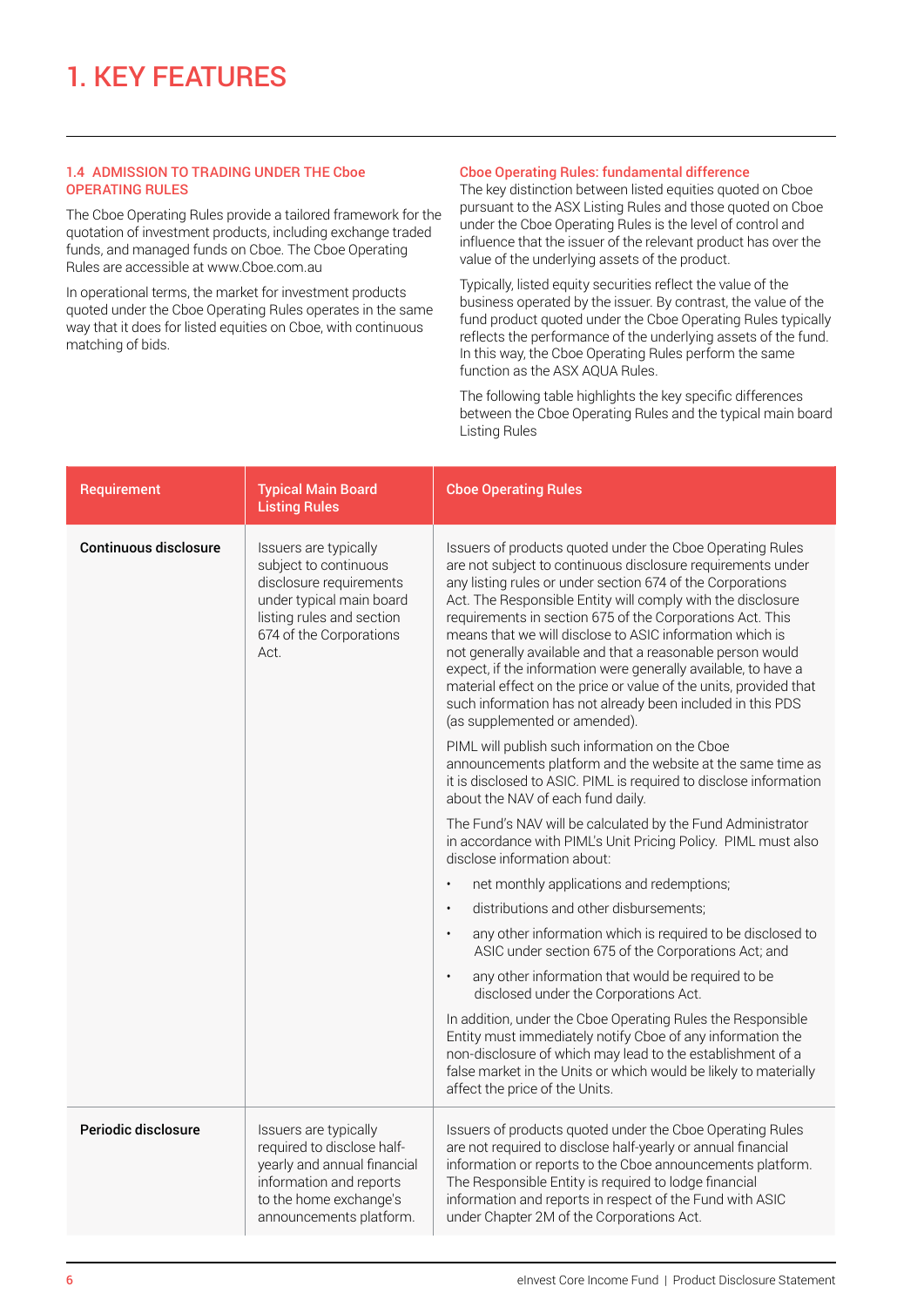## 1. KEY FEATURES

| Corporate governance                   | Listed companies<br>and listed managed<br>investment schemes<br>are typically subject to<br>notification requirements<br>under the Corporations<br>Act and the home<br>exchange's listing rules<br>relating to takeover<br>bids, buy-backs, change<br>of capital, new issues,<br>restricted securities,<br>disclosure of directors'<br>interests and substantial<br>shareholdings. | Although the Units are intended to be quoted under the<br>Cboe Operating Rules, neither the Fund nor the Responsible<br>Entity itself are considered listed for the purposes of the<br>Corporations Act and therefore they are not subject to certain<br>corporate governance requirements.<br>The Responsible Entity will still be required to comply with the<br>related party requirements in Part 5C.7 and Chapter 2E of the<br>Corporations Act, and with section 601FM of the Corporations<br>Act including that the Responsible Entity may be removed<br>by an extraordinary resolution of members on which the<br>Responsible Entity would not be entitled to vote. |
|----------------------------------------|------------------------------------------------------------------------------------------------------------------------------------------------------------------------------------------------------------------------------------------------------------------------------------------------------------------------------------------------------------------------------------|-----------------------------------------------------------------------------------------------------------------------------------------------------------------------------------------------------------------------------------------------------------------------------------------------------------------------------------------------------------------------------------------------------------------------------------------------------------------------------------------------------------------------------------------------------------------------------------------------------------------------------------------------------------------------------|
| <b>Related party</b><br>transactions   | The home exchange's<br>listing rules typically<br>regulate transactions<br>between an entity and a<br>person in a position to<br>influence the entity and<br>sets out controls over<br>related party transactions.                                                                                                                                                                 | No corresponding listing rules apply to products quoted under<br>Cboe Operating Rules.<br>The Responsible Entity will still be required to comply with the<br>related party requirements in Part 5C.7 and Chapter 2E of the<br>Corporations Act.                                                                                                                                                                                                                                                                                                                                                                                                                            |
| <b>Auditor rotation</b><br>obligations | Division 5 of Part 2M.4<br>of the Corporations Act<br>imposes specific rotation<br>obligations on auditors<br>of listed companies<br>and listed managed<br>investment schemes.                                                                                                                                                                                                     | Issuers of products quoted under the Cboe Operating Rules<br>are not subject to the auditor rotation requirements in Division<br>5 of Part 2M.4 of the Corporations Act.<br>An auditor will be appointed by the Responsible Entity to audit<br>the Fund's financial statements and Compliance Plan.                                                                                                                                                                                                                                                                                                                                                                         |
| <b>Net Asset Value (NAV)</b>           | Typically, main board<br>listing rules do not address<br>disclosure of NAV as a<br>separate matter, rather<br>disclosure of matters that<br>are relevant to the value<br>of main board quoted<br>securities is typically<br>required on a continuous<br>disclosure basis.                                                                                                          | A Cboe quoted managed fund that is an actively managed<br>fund, must immediately disclose its NAV whenever the<br>product issuer's management activities have caused the net<br>asset value of the fund to move by more than 10% since the<br>last NAV.                                                                                                                                                                                                                                                                                                                                                                                                                     |

## Spread Requirements

Typically there are requirements under home exchange listing rules that main board issuers satisfy certain minimum spread requirements (i.e. a minimum number of Investors each having a minimum parcel size). Equivalent requirements do not apply to issuers of fund products quoted under Cboe Operating Rules. Unless and until a suitable spread of Investors is achieved, a fund product issuer must ensure a reasonable bid and volume is maintained for the fund on Cboe except in permitted circumstances or have in place other arrangements which meet Cboe's requirements for providing liquidity, generally through the appointment of market making agents.

## About CHESS

The Responsible Entity through its outsourced Unit Registry

services provider participates in the Clearing House Electronic Sub-register System (CHESS). CHESS is a fast band economical clearing and settlement facility which also provides an electronic sub-register service. The Unit Registry has established and will maintain an electronic sub-register with CHESS on behalf of the Responsible Entity.

The Responsible Entity will not issue Investors with certificates in respect of their Units. Instead, when Investors buy Units on the Cboe they will receive a holding statement from the Unit Registry which will set out the number of Units they hold. The holding statement will specify the "Holder Identification Number" or "Securityholder Reference Number" allocated by CHESS. Subject to the Cboe Operating Rules and the ASX Clear and ASX Settlement Operating Rules, PIML as the Responsible Entity may decline to register a purchaser of a Unit or Units.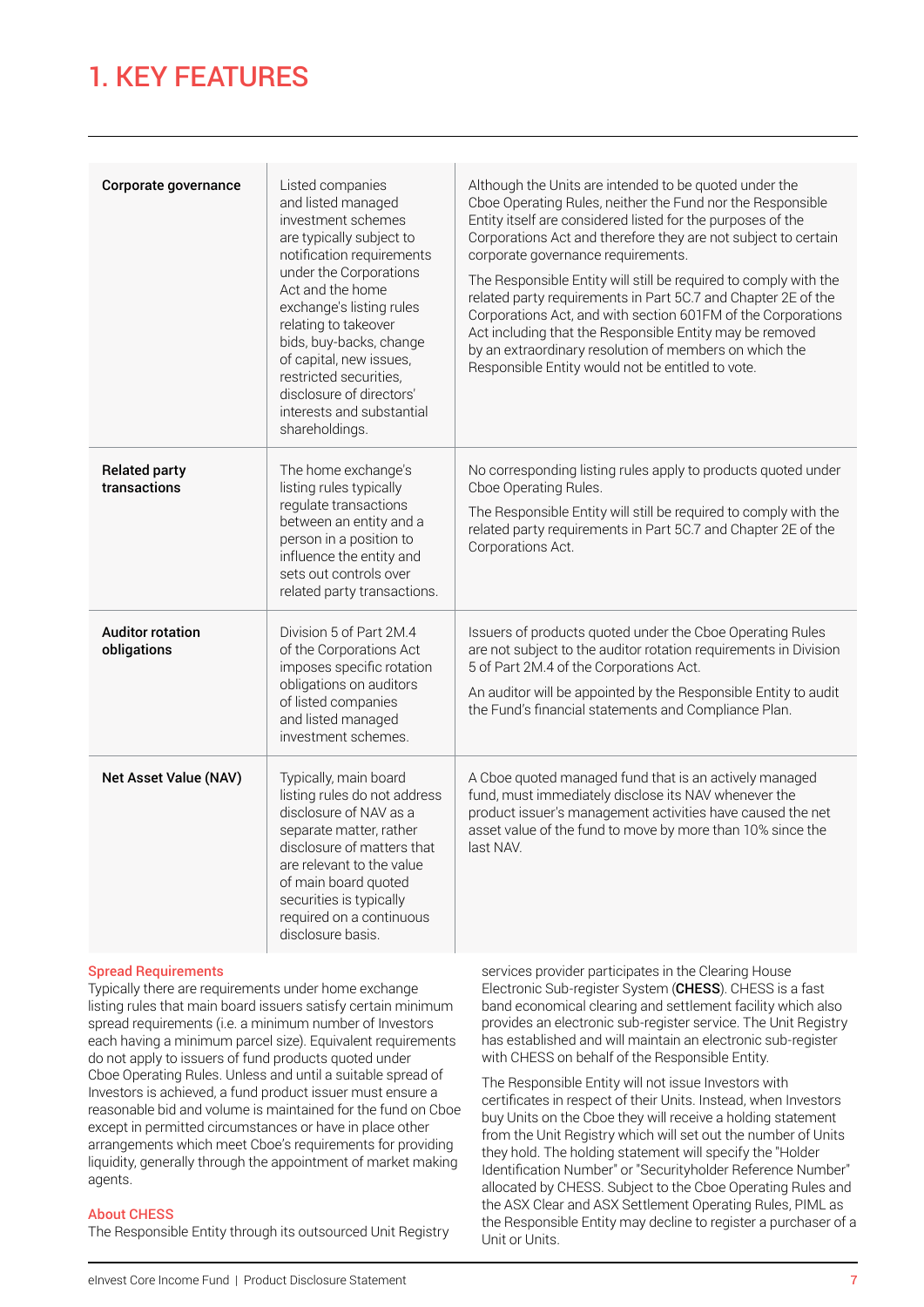## 2.1 INVESTMENT MANAGER

Daintree has been appointed as the investment manager of the Fund. Daintree specialises in the management of absolute return income portfolios. Daintree's core investment philosophy is based on a robust credit culture, a pragmatic investment process and a focus on the core reason why fixed interest is a key part of your investment portfolio; namely the preservation of capital and, importantly, protection against downside risk.

PIML and Daintree believe that our clients should achieve good results from their fixed interest portfolio in most market environments. Daintree builds its portfolios with this as the cornerstone of it's investment philosophy.

At the heart of Daintree's investment process is a strong risk management framework. Daintree believes that this approach will deliver strong risk adjusted returns over time.

Daintree offers you:

## An experienced investment team, actively managing your defensive portfolio

The investment team is led by Mark Mitchell and Justin Tyler who lead a team of experienced investment professionals actively managing your cash and fixed income portfolios.

### Access to diversified absolute return focused, fixed income portfolios

The Fund will comprise a diverse portfolio of cash and fixed income securities, providing Investors the prospect of regular income and a low to medium level of capital growth throughout a market cycle. The Fund can provide you with a holistic, diversified investment for your defensive portfolio.

## 2.2 INVESTMENT OBJECTIVE

ECOR aims to provide Investors with a higher income than generally available through term deposit and banking products.

ECOR aims to provide Investors a steady stream of income and capital stability over the medium term, by investing in a diversified portfolio of fixed income securities, credit and cash, and to provide a total return (after fees) that exceeds the RBA Cash Rate measured within a market cycle.

## 2.3 INVESTMENT STRATEGY & PHILOSOPHY

Daintree believes that investment markets are not fully efficient as asset prices are sometimes driven by irrational influences. As Daintree's investment process is fundamentally driven, Daintree believes that applying a rational and disciplined framework will enable it to take advantage of situations where market pricing has become misaligned with economic and investment fundamentals. This approach should improve the likelihood of delivering a superior risk adjusted return over time.

## 2.4 PORTFOLIO CHARACTERISTICS

The Funds will offer Investors the following characteristics:

| <b>Distributions</b>                                | Monthly                                                                                                                                                                   |  |
|-----------------------------------------------------|---------------------------------------------------------------------------------------------------------------------------------------------------------------------------|--|
| <b>Expected average credit</b><br>portfolio quality | $A+/A$                                                                                                                                                                    |  |
| <b>Asset allocation</b>                             | Cash and cash<br>equivalents: $0 - 100\%$<br>Fixed Income Securities:<br>$0 - 100\%$                                                                                      |  |
| Gearing                                             | Not allowed.                                                                                                                                                              |  |
| <b>Foreign Currency &amp;</b><br>Offshore exposure  | Exposure to global<br>securities including but not<br>limited to AUD, NZD, USD<br>and EUR denominated<br>securities. Most offshore<br>exposure is hedged back<br>into AUD |  |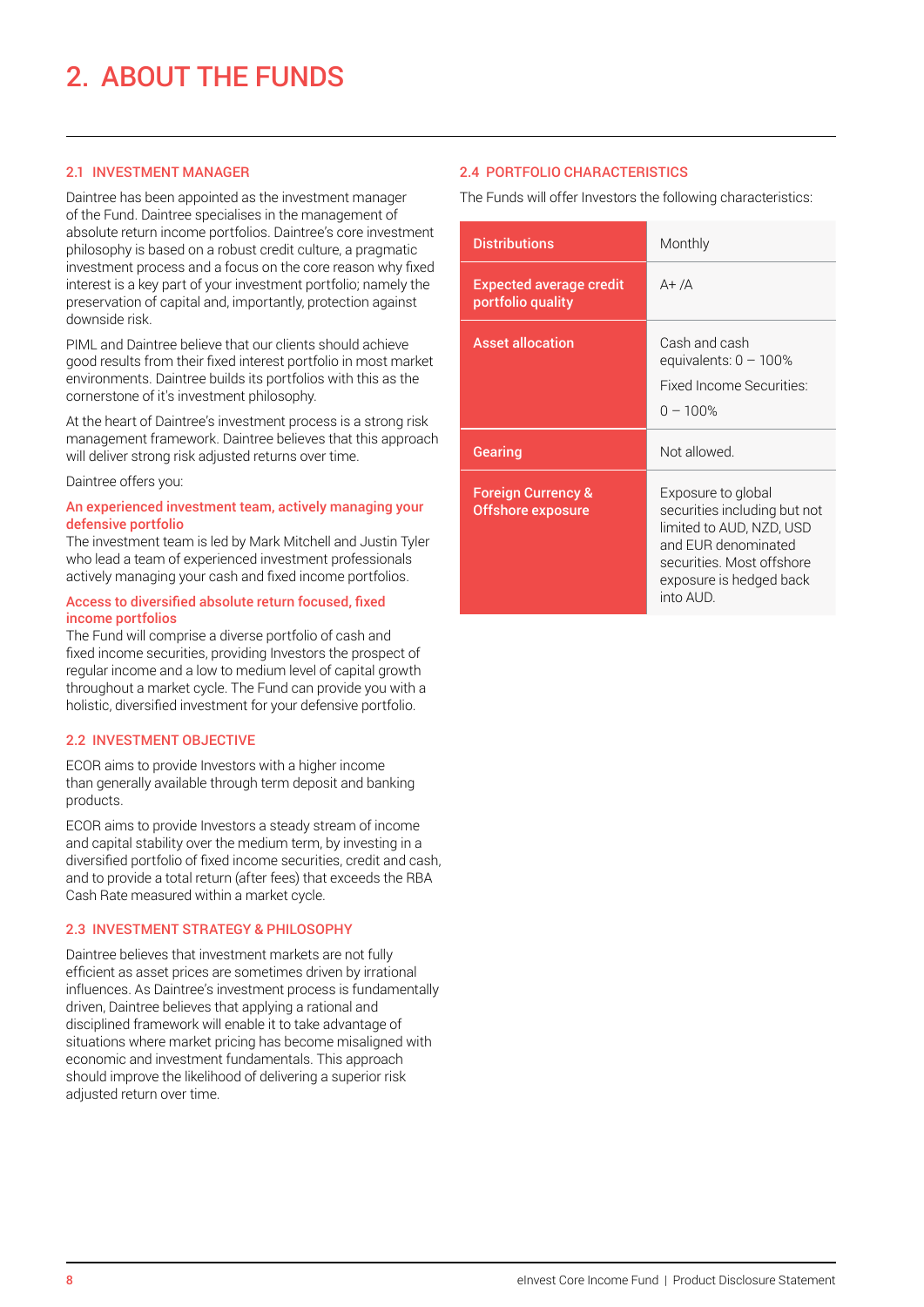## 2. ABOUT THE FUND

## 2.5 INVESTMENT PROCESS

The investment process to be employed for the Fund involves research and financial modelling and can be summarised in the diagram below:



## **Environmental, social and governance considerations**

Daintree takes a number of environmental, social and governance (ESG) considerations into account when selecting, retaining or realising investments. ESG is a core element of the investment process and is integrated into portfolio construction and risk management processes. Daintree has devised and implemented an ESG policy which guides the investment team when selecting, retaining and realising investments of the Fund

## **Currency Management**

The Fund will invest in securities that are denominated in Australia as well as offshore. Therefore, the portfolios are expected to have foreign currency risk. Currency risk is mostly hedged.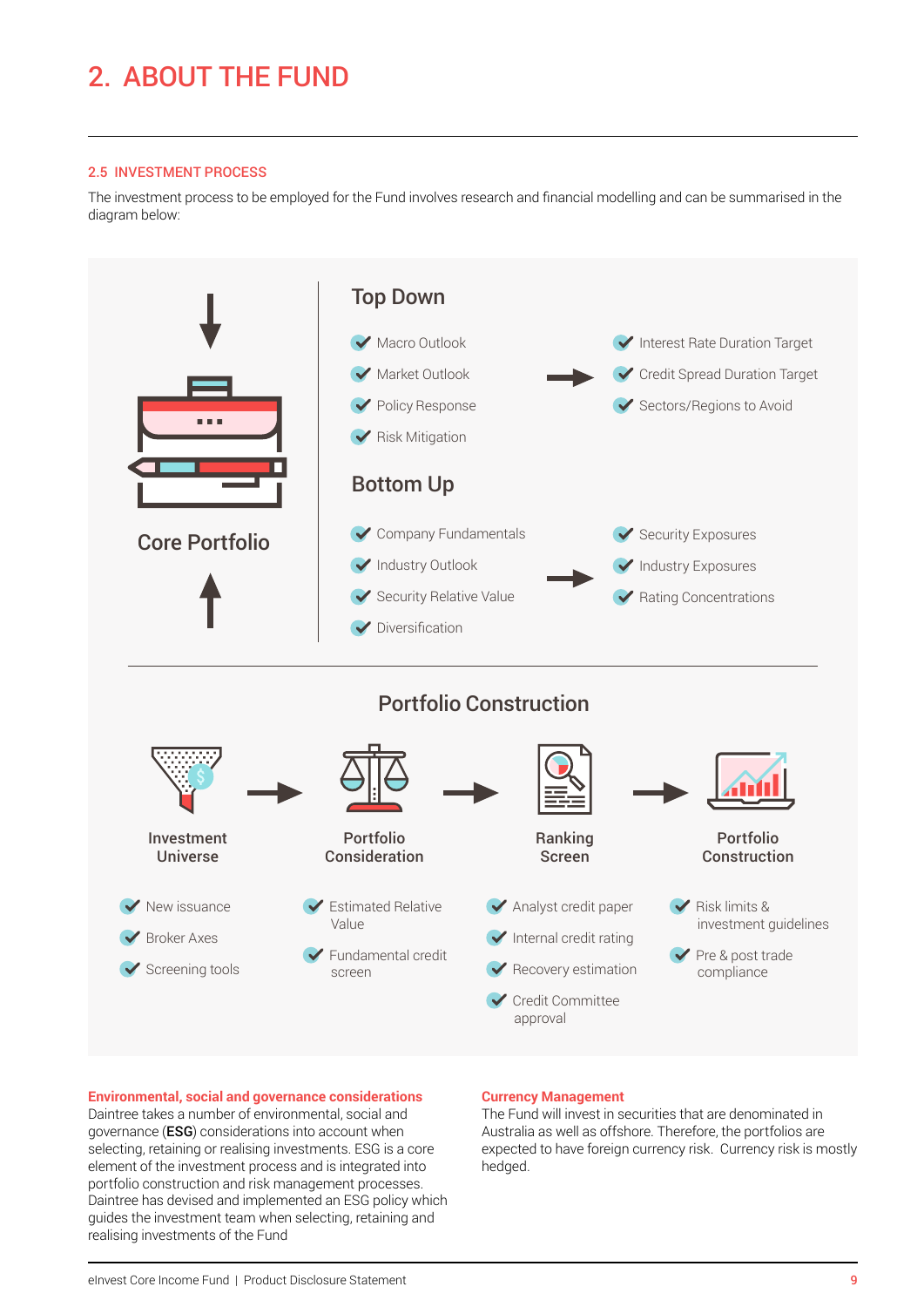## 2. ABOUT THE FUND

## **Derivatives**

Derivatives may be used for investment and risk management purposes. Derivatives will not be used to gear the Fund. The Fund will not engage in short selling and will not use derivatives to a material extent. We note that whilst the Fund may use various derivative instruments, including futures and options, to manage cash flow and investment risk of the portfolio, it may only do so in the following two scenarios:

- (a) for the dominant purpose of managing foreign exchange or interest rate risk; or
- (b) for the dominant purpose of more efficiently gaining an economic exposure, through the use of derivatives, to the underlying reference assets of those derivatives.

Derivatives will not be used to obtain exposure to more than 10% of the underlying reference assets of the Fund by net asset value, and related cash and cash-like instruments.

This includes aggregate exposure of the Fund to all OTC derivative counterparties, including assets held by the Fund as collateral under an OTC derivative. If a larger exposure is attributable to circumstances that were not reasonably foreseeable by the Responsible Entity, such as unforeseen market movements or large redemption requests, such exposure will remain in the Fund for a period of no more than 3 consecutive Business Days.

Where OTC derivatives account for more than 5% of the NAV of the Fund, the aggregate exposure of the Fund to all OTC derivative counterparties, including assets held by the Fund as collateral under an OTC derivative, is managed so that it does not exceed a maximum of 10% of the NAV of the Fund. Only cash may be held by the Fund as collateral under an OTC derivative. Derivative counterparties, including assets held by the Fund as collateral under an OTC derivative, is managed so that it does not exceed a maximum of 10% of the NAV of the Fund. Only cash may be held by the Fund as collateral under an OTC derivative.

Where the Fund uses derivatives for the dominant purpose of managing foreign exchange or interest rate risk, this does not count towards the 10% net derivatives exposure limit for exchange -traded derivatives in accordance with ASIC Regulatory Guide 240.12.

#### **Changes to investment objectives and strategy**

The Responsible Entity may from time to time vary the investment mandate (i.e. the investment objective and strategy as described in sections 2.2 to 2.3) for the Fund as set out in this PDS.

Any significant change to the investment mandate will be notified to Investors and potential Investors via a Supplementary, or new PDS accessible through the Cboe Market Announcements Platform.

## 2.6 PERFORMANCE

Performance information for the Fund, will be published on the eInvest website or on the Cboe website [www.Cboe.com](http://www.Cboe.com).au (code: ECOR). Information relating to past performance is not a reliable indicator of future performance.

The Fund will use a liquidity model that involves the daily disclosure of a pricing basket of assets that track the performance of the Fund through the trading day. PIML will disclose the correlation between the pricing basket and the full portfolio of holdings at the same time that the full portfolio is disclosed. See section 3.4 for more details.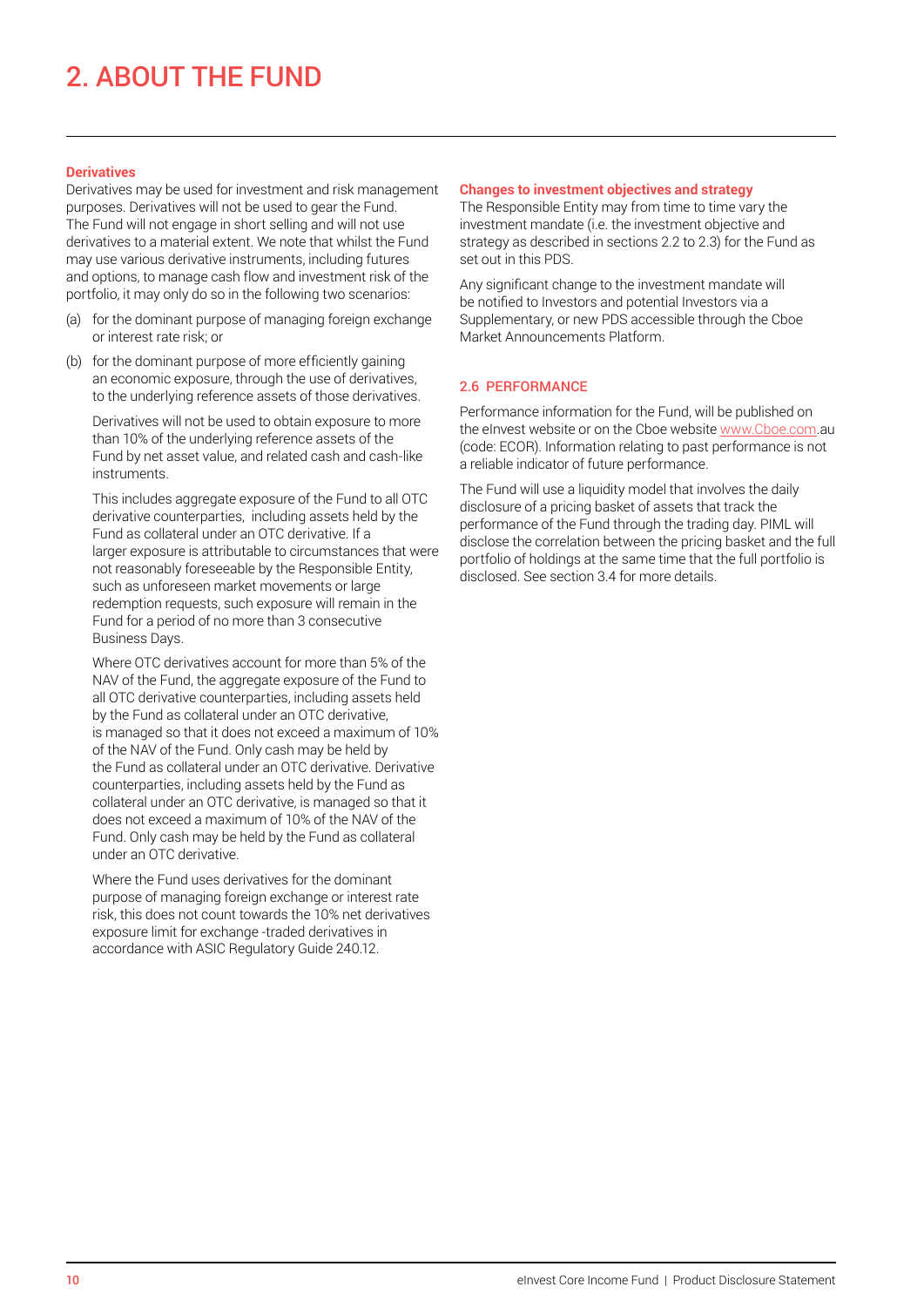#### **An experienced investment team, actively managing your defensive portfolio**

The Daintree investment team is led by Mark Mitchell and Justin Tyler who are highly experienced fixed income investment professionals. Mark and Justin lead a team of experienced investment professionals to actively manage your cash and fixed income portfolios.

## **Access to diversified absolute return focused, fixed income portfolios**

The Fund will comprise a diversified portfolio of cash and fixed income securities, providing Investors the prospect of regular income and a low to medium level of capital growth throughout a market cycle. The Fund can provide you a holistic, diversified investment for your defensive, cash and fixed income portfolio.

## 3.1 DISTRIBUTIONS

The Fund intends to pay distributions monthly (if there is distributable income). Distribution amounts may include realised gains from disposal of securities, or other assessable income derived by the Fund, after allowing for fees and expenses.

Investors in the Fund at the end of a distribution period are entitled to a pro-rata share of the distributable income (if any) for that period based on the number of Units held in the Fund at the end of the distribution period. The amount of distributable income at the end of any distribution period will be determined by the Responsible Entity. Distributions will generally be paid within 15 Business Days of the end of the distribution period to which they relate.

The amount of the distribution paid by the Fund will vary from period to period, and there may be periods where the Fund will not pay a distribution. The Responsible Entity may, in its discretion, change the duration of a distribution period for a Fund (provided that distribution periods cannot be longer than one year).

Information about the timetable for each distribution and the declared distribution amount will be announced via the Cboe Market Announcements Platform.

Distributions can only be paid electronically and the Fund will not pay distributions by cheque.

## 3.2 TAX STATEMENT

The Responsible Entity will, as soon as reasonably practicable after the end of each financial year, issue to each Investor who received an entitlement to the distributable income of the Fund during the financial year, a tax statement which outlines the amount and composition of the taxable income to which the Investor became entitled.

## 3.3 DISTRIBUTION REINVESTMENT PLAN

The Distribution Reinvestment Plan (DRP) is a convenient way for you to increase your holding of Units by allowing you to automatically reinvest all or part of your Cash Distributions in additional Units, without incurring brokerage, commissions or

other transaction costs. The DRP is not available to Investors in the Fund with registered addresses outside Australia and New Zealand.

If you wish to participate in the DRP, you must either:

- a) complete and lodge the DRP Electronic Election by logging into your holding on the Link Market Services Investor Centre website at [www.linkmarketservices.com.](http://www.linkmarketservices.com.au) [au;](http://www.linkmarketservices.com.au) or
- b) complete the DRP Application Form which is available from the Unit Registry and return it to the Unit Registry.

If you do not nominate your preferred distribution method, this will be taken to be a direction to reinvest distributions as part of the DRP. If you do not wish to participate in the DRP, you are required to make a selection to pay your Distributions in the form of Cash Distributions.

#### 3.4 ASSET DISCLOSURE AND MARKET MAKING

The underlying assets of the Fund will not be disclosed on a daily basis as such disclosure would create an unacceptable risk to the Fund and its holding Investors, by disclosing the Fund's ongoing investment strategy.

ECOR will agree with the market maker on a pricing basket that will enable the market maker to determine the price at which its buys and sells units on the Cboe market. The Fund will disclose the pricing basket on a daily basis. The pricing basket is intended to represent the value of the applicable Fund during the Cboe trading day.

The market maker creates and redeems units in ECOR with the Issuer at prices that are determined by the published NAV of the Fund. The NAV is based on the value of the underlying asset of the Fund. This means the market maker has a strong incentive to ensure there is minimal or no difference between the price at which it buys and sells units based on the pricing basket and the price of units created in the NAV of the Fund.

However, there is a risk to transacting Investors that unit prices determined by the material portfolio information during the trading day will not accurately represent the value of the Fund. This risk could arise due to, for example, market volatility or stale prices in the underlying assets.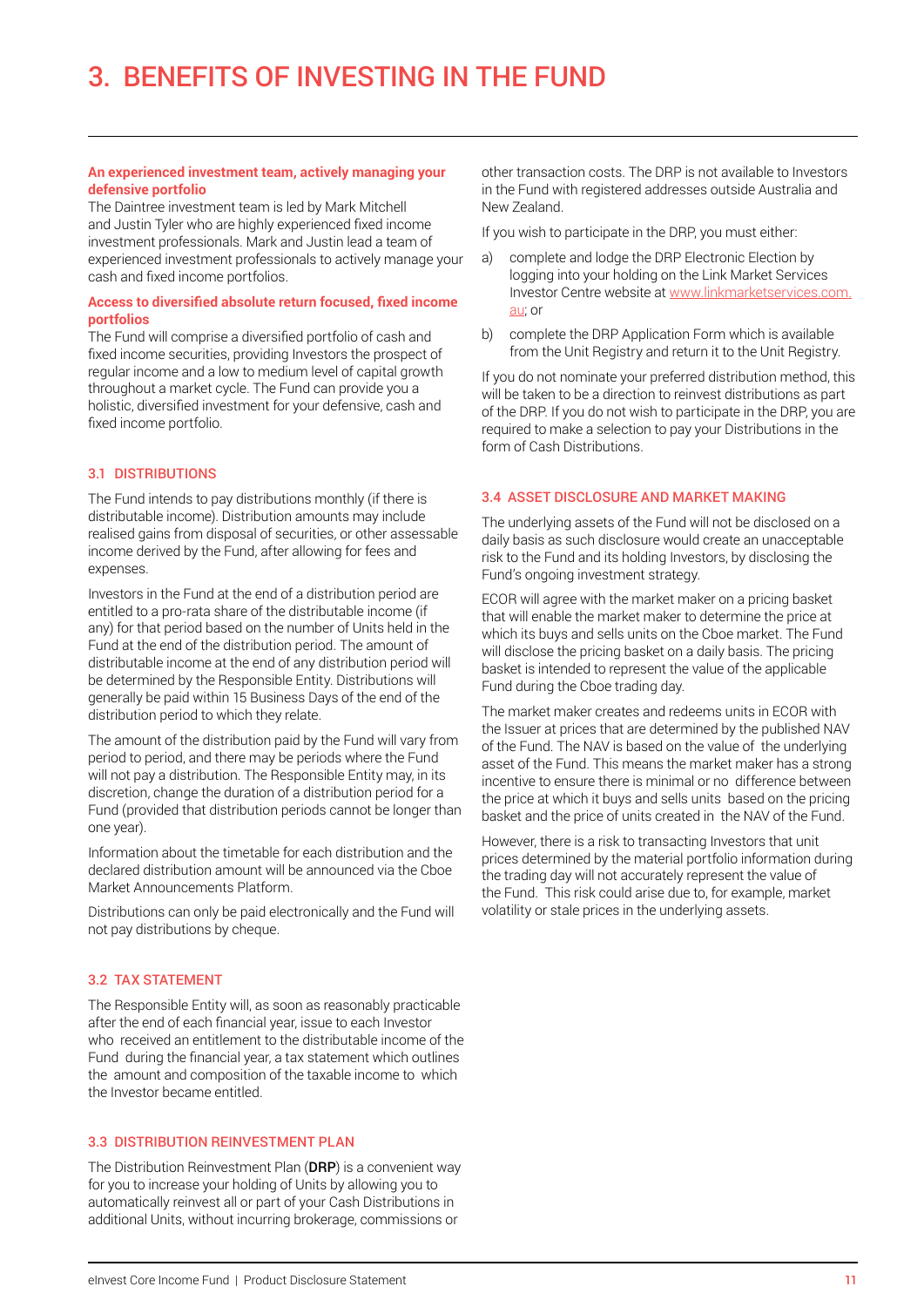Investors in the Fund face a number of risks. There are risks associated with any investment. Generally, the higher the expected return of an investment, the higher the risk and the greater the variability of returns.

The market price and NAV per Unit can fluctuate within a wide range. When considering an investment in the Fund, personal tolerance for fluctuating market values should be taken into account.

The most common risks associated with investing in the Fund are described below, but there could be other risks that affect the performance of the Fund. The discussion of risks below is general in nature and should not be relied upon as personal financial product advice.

PIML and Daintree do not provide assurances or guarantees on future profitability, returns, distributions or return of capital. An investment in the Fund could lose money over short or long periods.

You should seek your own professional advice on the appropriateness of this investment to your circumstances. You should also consider how an investment in the Fund fits into your overall investment portfolio.

## 4.1 RISKS OF INVESTING IN THE FUND

The risks, in no particular order, that may affect the value of your investment and the distributions paid by the Fund include:

#### **Investment objective risk**

There is a risk that the Fund will not meet its investment objective.

## **ESG change risk**

There is a risk that company specific, legislative, or other events may change the ESG risks associated with an investment.

#### **Market risk**

Market risk is the risk that the NAV of the Fund will fluctuate as a result of fluctuations or changes in the market prices of the securities held by the fund and the financial markets as a whole. Unexpected conditions (e.g. economic, technological or political) can have a negative impact on the returns of all investments within a particular market.

#### **Cboe Market risk**

The ability to buy and sell Units on Cboe could be limited and may impact the liquidity of the Units. No trading will occur during any period where Cboe suspends trading of the Units.

## **Concentration risk**

When investments are concentrated in a smaller number of securities, the Unit price may be volatile.

#### **Company or security-specific risk**

A number of factors can adversely affect the value of a specific security in which the Fund invests and therefore can impact the Fund.

#### **Interest rate risk**

Changes in interest rates can influence the value and returns of investments.

#### **Liquidity of investments risk**

If a security cannot be bought or sold quickly enough to reduce or minimise a potential loss, the Fund may experience difficulty satisfying commitments associated with financial instruments.

### **Cboe Liquidity risk**

The liquidity of trading in the Units on the Cboe may be limited. This may affect an Investor's ability to buy or sell Units. Investors will not be able to purchase or sell Units on Cboe during any period that Cboe suspends the trading of Units in the Fund. Further, where trading in the Units on Cboe has been suspended for 5 consecutive Business Days, the availability of the Fund's off-market redemption facility will be subject to the provisions of the Constitution.

## **Currency and Interest Rate risk**

Fund assets will be predominately in AUD, however it may have exposure to other global currencies, and therefore to changes in interest and exchange rates. Changes in interest rates and exchange rates may impact economic conditions across the market and, thus, may affect stock valuations both positively and negatively.

## **Derivative risk**

In limited circumstances, Daintree may use derivatives to control the various risks associated with investing by modifying the exposure to particular assets, asset classes or currencies or to enhance the yield of the portfolio. Most commonly, derivatives are used for hedging and investment purposes. Hedging involves establishing offsetting positions in derivative markets to protect the value of the underlying physical assets from unanticipated adverse price movements over time. Derivatives may also be used by Daintree as an alternative to investing in physical assets because of their cost and liquidity efficiency. To the extent that derivatives are used, they will be limited to the scenarios set out in the Investment Strategy in section 2.3.

Gains or losses can result from investments in derivatives. In addition to any risk associated with the underlying asset (or index) for which a derivative is valued, derivative prices are affected by other factors including market liquidity; interest rates; and counterparty risk.

#### **Investment manager risk**

There is a risk that the investment objective of the Fund will not be achieved and/or it may underperform the Benchmark Index or may underperform other investment managers in the same asset class.

#### **Responsible entity risk**

There is a risk that the Fund could terminate, that fees or expenses could change or that the Responsible Entity could be replaced as the responsible entity of the Fund. We aim to keep responsible entity risk to a minimum by acting in your best interests and ensuring compliance with legislative requirements.

#### **Market making risk**

Under Cboe Operating Rules, we have certain market making obligations in respect to the Fund. To facilitate an orderly and liquid market in the Fund, we will appoint market maker(s) to provide alternative liquidity. Whilst we monitor our market makers ability to maintain a continuous liquidity to the market,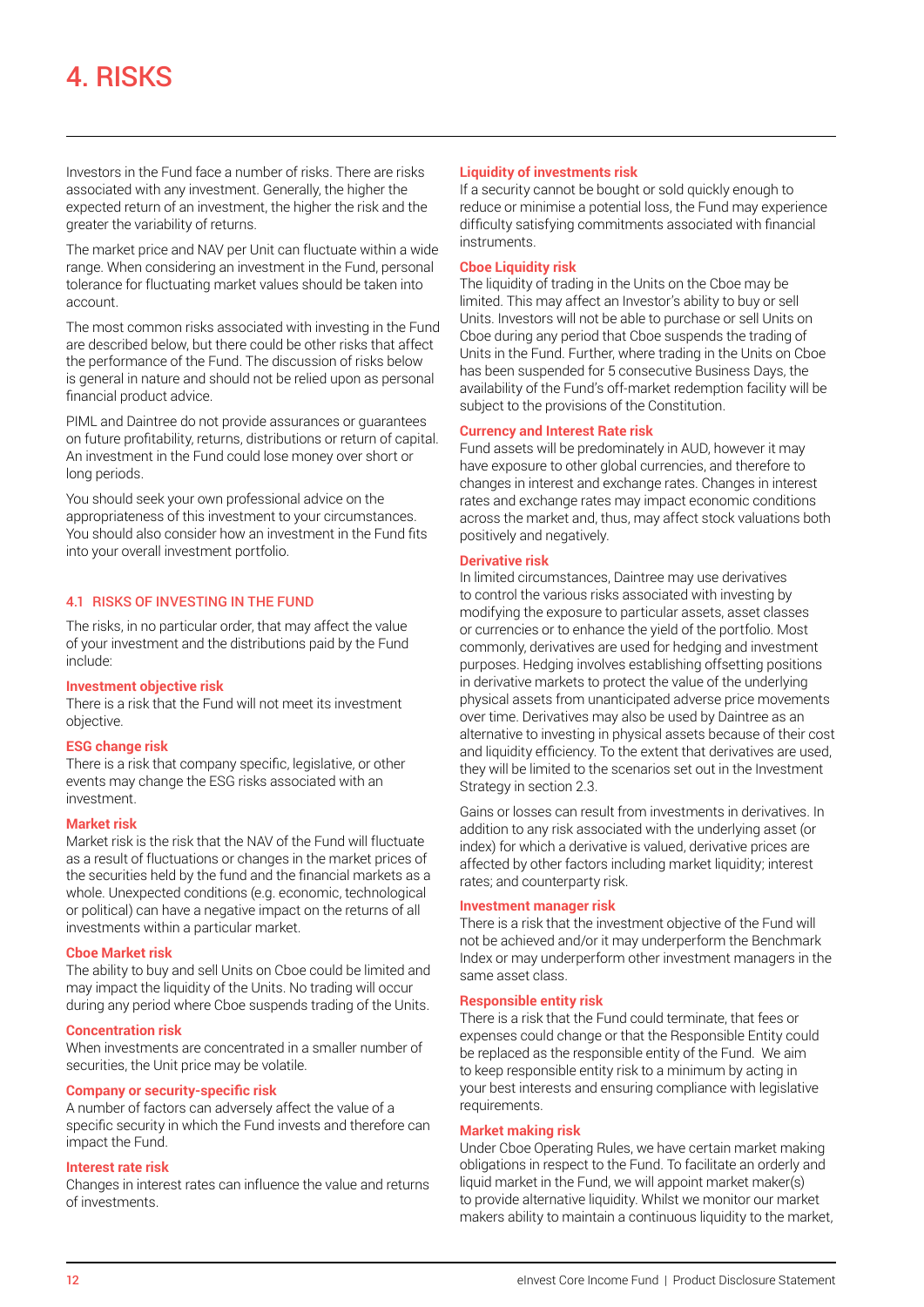## 4. RISKS

there is no guarantee that these requirements will always be met, particularly if there is a failure by a market maker.

#### **Other risks**

Managed investment schemes are also subject to external macroeconomic risks in that circumstances beyond our control may prevent us from managing the Fund in accordance with its investment strategy. These circumstances may include strikes or industrial disputes, fires, war, civil disturbances, terrorist acts, state emergencies and epidemics.

#### **Tax risk**

Taxation law is complex and subject to changes by the Australian Government, possibly with retrospective effect. As the circumstances of each Investor are different, the Responsible Entity strongly recommends that Investors obtain professional independent tax advice relating to the tax implications of investing in the Fund. A general summary of the tax treatment of holding Units is set out in section 8 of this PDS.

#### **Fund risk**

There is a risk that the Fund could terminate, that fees or expenses could change or that the Responsible Entity may not be able to continue to act, for example if it loses its AFS Licence (in which case it could be replaced as responsible entity of the Fund or the Fund could be wound up). Any replacement responsible entity might achieve different results for Investors, positive or negative, than would otherwise be the case. There is also a risk that investing in the Fund may give a different result than investing directly into the constituents or assets that make up the Fund's underlying Index.

## **Operational risk**

The Fund's Day to day operations may be adversely affected by circumstances beyond the reasonable control of the Responsible Entity, such as failure of technology or infrastructure, or natural disasters. A breakdown in

administrative procedures and risk control measures implemented by the Responsible Entity, or its service providers may also adversely affect the operation and performance of the Fund.

#### **Personnel risk**

The skill and performance of Daintree can have a significant impact on the investment returns of the Fund. Changes in key personnel and resources of the Responsible Entity or Investment Manager may also have a material impact on investment returns of the Fund.

#### **Pooled Investment Scheme risk**

The market prices at which the Fund is able to invest inflows, or sell assets to fulfil outflows, may differ from the prices used to calculate the NAV per Unit. Investors in the Fund may therefore be impacted by the Investors entering and exiting the Fund. The impact will depend on the size of inflows or outflows relative to the Fund, and on the price volatility of the securities in which the Fund invests. Inflows and outflows may also affect the taxable income distributed to an Investor during a financial year.

## **iNAV risk**

The iNAV published for the Fund is indicative only, it may not be up to date and may not reflect the true value of a Unit.

## **Trading risk**

In certain circumstances, Cboe may suspend trading of the Units in the Fund and in that event Investors will be unable to buy or sell Units on Cboe. In these circumstances, the Responsible Entity may suspend the application and redemption process. There may be other occasions where the Responsible Entity may suspend the application and redemption process, such as around the end of a distribution period or where other factors prevent the accurate calculation of Unit prices, such as the suspension or restriction of trading in securities that form part of the Index. This may cause the Fund's Units to be suspended from trading on Cboe.

Cboe also imposes certain requirements for Units to continue to be quoted. The Responsible Entity will endeavour to meet these requirements at all times to ensure the Units remain quoted, although there can be no assurance that Units will remain quoted on Cboe. Under these circumstances, the Responsible Entity may take measures such as suspending the application and redemption process or potentially terminating the Fund.

The Responsible Entity may elect, in accordance with the relevant Constitution and Corporations Act, to terminate the Fund for any reason including if Units cease to be quoted on Cboe. Information about Cboe Operating Rules applicable to quotation of Units in the Fund on Cboe is set out in section 1.4 of this PDS.

## **Liquidity risk**

Although the Units are quoted under the Cboe Operating Rules, there can be no assurances that there will be a liquid market for Units, and an Investor's ability to buy or sell Units may be restricted. Although the Responsible Entity has appointed a market maker for the Units to assist in maintaining liquidity for the Fund on Cboe, the Responsible Entity cannot guarantee this service will be available at all times and in some circumstances the market maker may be unable to provide these services (such as where there are operational disruptions, market disruptions or unusual conditions, or other events set out in the Cboe Operating Rules). Additionally, there is the risk that one or more securities or other assets held by the Fund may be difficult or impossible to sell, preventing the Fund from closing out its position or rebalancing in a timely manner and at a fair price. This may be due to factors specific to that investment or to prevailing market conditions. A lack of liquidity could potentially result in the suspension of withdrawals, which may cause the Fund's Units to be suspended from trading on Cboe.

## **Settlement risk**

The application and redemption processes associated with the issue or redemption of Units are subject to settlement procedures through CHESS. The Fund will be exposed to some risk if a market participant fails to comply with its settlement obligations. These risks are mitigated by the fact that market participants are subject to usual ASX trading practices including ASX fail fees. The Fund may also suffer loss if a market participant fails to deliver the application consideration for Units, or redeliver Units in relation to a redemption, by the settlement time and the Fund has entered into transactions in reliance on delivery occurring.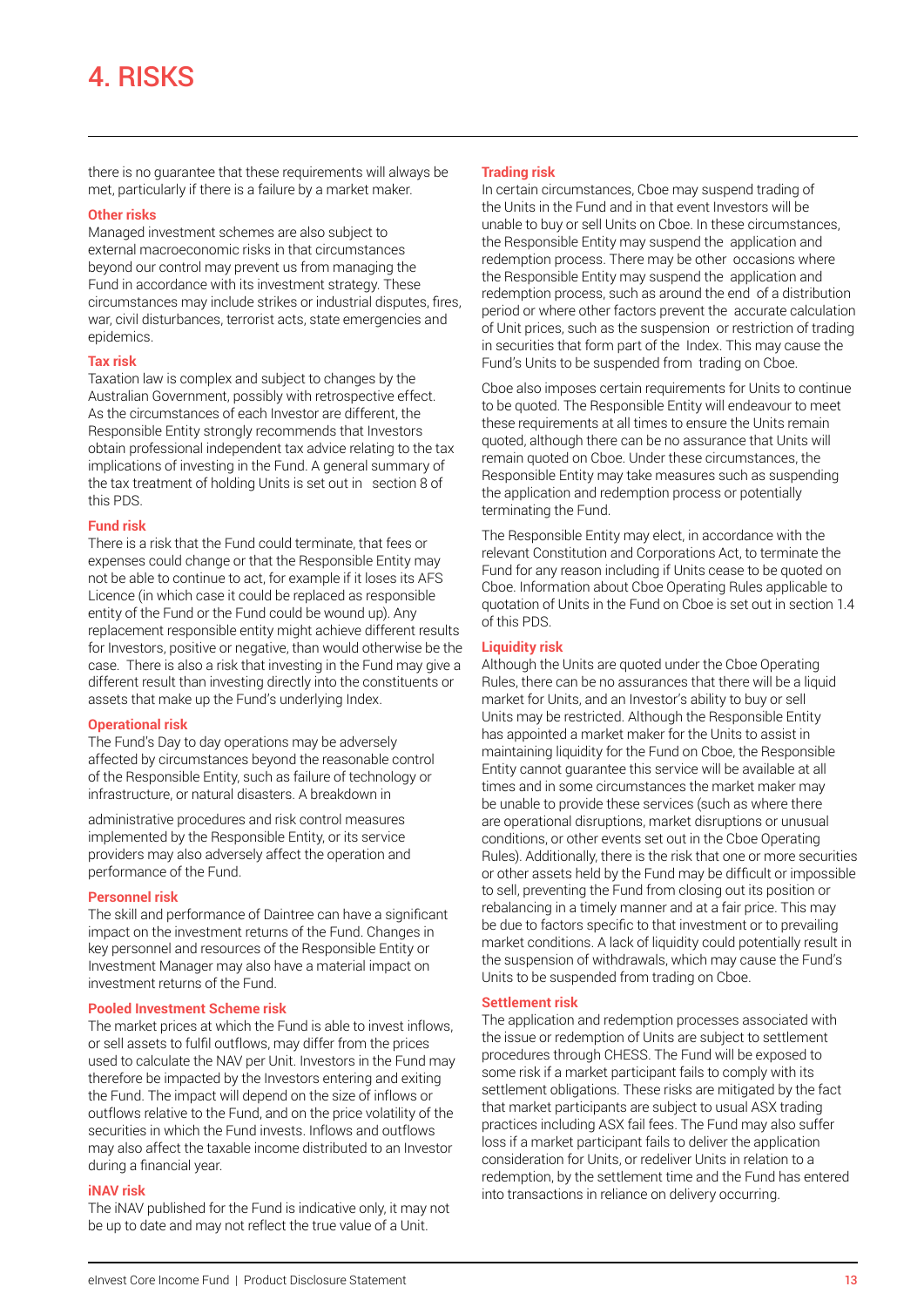## **Counterparty risk**

Counterparties used in connection with the Fund's investment activities may default on their obligations, for instance by failing to make a payment when due. This may be due to insolvency or other events of default. Such counterparties may include service providers and derivatives counterparties, as well as the Fund's custodian. Default on the part of a counterparty could result in financial loss to the Fund.

## **Trading price of units may differ from NAV per Unit risk**

As with any exchange traded fund, it is possible that the trading price of Units on Cboe may differ from the NAV per Unit. The trading price is dependent on a number of factors including the demand for and supply of Units, Investor confidence, the availability of market maker services during the course of the trading day and the buy-sell spread applied by a market maker. The application and redemption facility is designed to reduce the likelihood of Units trading at a significant discount or premium to the NAV per Unit. If the application or redemption facility for the Fund is closed on a particular day, the trading price might diverge further from the NAV per Unit.

### **Changes in law and regulatory risk**

There is a risk that a change in laws and regulations governing a security, sector or financial market could have an adverse impact on the Fund or on the Fund's investments. A change in laws or regulations can increase the costs of operating a business and/or change the competitive landscape.

#### **Cyber risk**

There is a risk of fraud, data loss, business disruption or damage to the information of the Fund or to Investors' personal information as a result of a threat or failure to protect this information or data.

## **Conflicts of interest risk**

A conflict might arise between the Fund and Investors buying or selling Units in the Fund. The Responsible Entity maintains a conflicts of interest policy to ensure that it manages its obligations to each Fund and to Investors to ensure that any conflicts are managed fairly.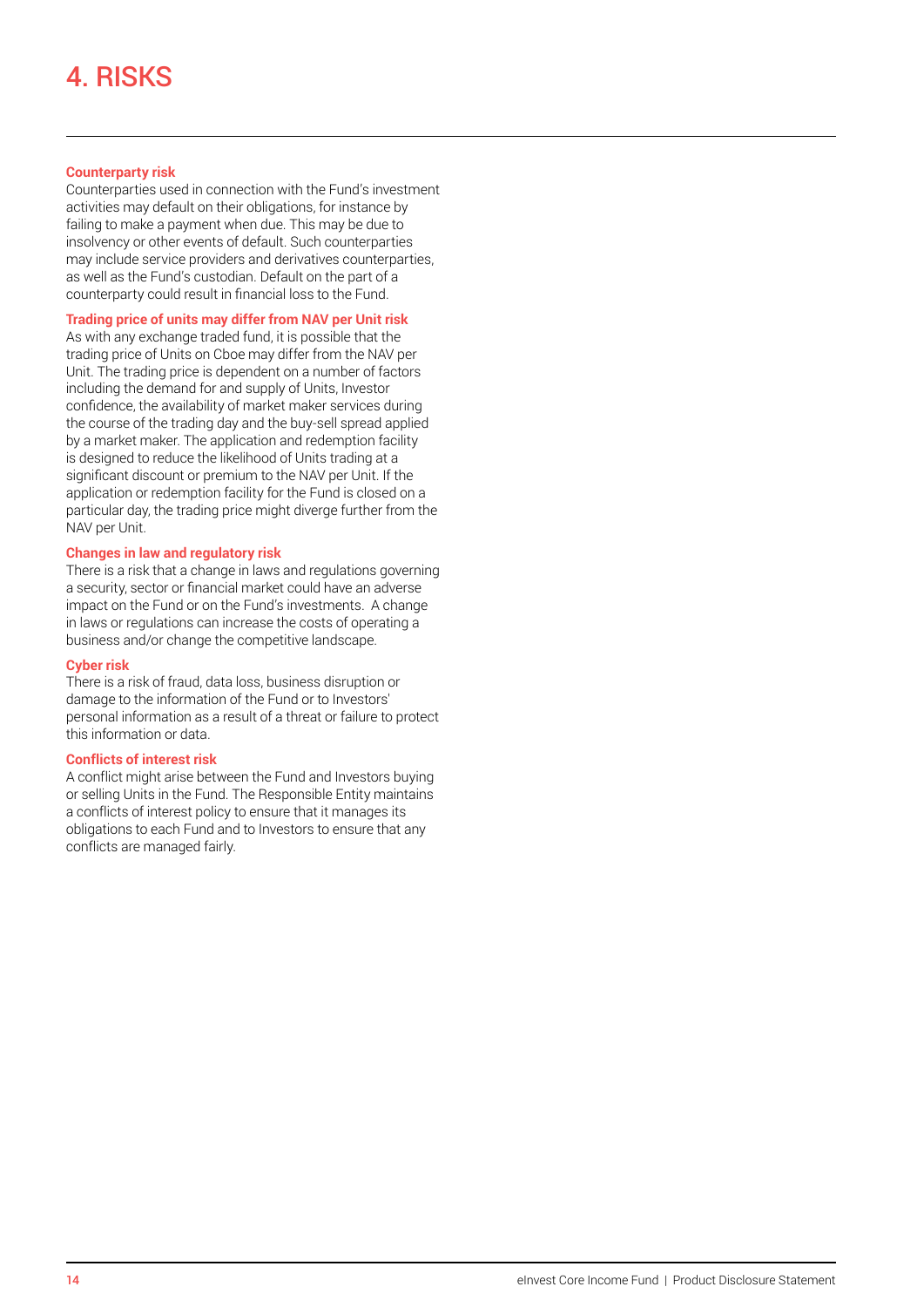Applications for creations and redemptions of Units in the Fund must be made by an Authorised Participant. Authorised Participants must enter into an Authorised Participant Agreement with Perennial and are required to comply with any additional requirements set out in that agreement. Authorised Participants must apply to create and redeem units in cash.

## 5.1 PURCHASING UNITS ON-MARKET

Investors can invest in the Fund by purchasing Units on Cboe through a stockbroker or share trading account. There is no minimum number of Units Investors can buy on Cboe. The purchase of Units on-market is settled through the CHESS settlement service, and Investors do not need to complete any application form.

The cost of investing in the Fund on-market will be the price at which you purchase Units on Cboe, plus any brokerage fees you incur where the purchase price will be the prevailing market price for the purchase of Units at the time of the transaction. Investors can purchase additional Units on Cboe at any time, through a stockbroker or share trading account. Investors do not have a right to a cooling off period for Units purchased on Cboe.

## 5.2 SELLING UNITS ON-MARKET

Investors can sell Units on Cboe through a stockbroker or share trading account, without completing any forms. Proceeds from any sale of Units will be delivered through the CHESS settlement service. An Investor's exit price will be the price at which the Units were sold on Cboe, less any brokerage fee that is incurred.

There is no minimum number of Units Investors can sell on Choe.

The market maker provides liquidity to Investors on Cboe by acting as a buyer and seller of Units. At the end of each Business Day, the market maker will create or cancel Units by applying for or redeeming its net position in Units bought or sold on Cboe.

The liquidity provided by the market maker will ultimately be constrained by day-to-day events including but not limited to, the continuing ability of the market maker to create and redeem Units. See section 5.3 of this PDS for more information on off-market withdrawal rights and the risks associated with market making under section 4.

## 5.3 OFF-MARKET WITHDRAWAL RIGHTS

In the event that trading in the Fund's Units on Cboe have been suspended for 5 consecutive Cboe Trading Days, Investors may be able to apply to the Responsible Entity directly to make an off-market withdrawal of their investment from the Fund. Investors can request a withdrawal form by contacting the Unit Registry.

The off-market withdrawal process, including the calculation of the NAV per Unit, applies only when the Fund is 'liquid' (within the meaning given to that term in the Corporations Act). Where the Fund ceases to be liquid, Units may only be

withdrawn pursuant to a withdrawal offer made to all Investors in the Fund in accordance with the Constitution and the Corporations Act. PIML is not obliged to make such offers. Where the Fund is not liquid, Investors do not have a right to withdraw from the Fund and can only withdraw where the Responsible Entity makes a withdrawal offer in accordance with the Corporations Act. The Responsible Entity is not obliged to make such offers. Investors will be notified in writing of any changes to their withdrawal rights.

There may be other circumstances where off-market withdrawals from the Fund are suspended, and Investors may have to wait a period of time before they can make a withdrawal.

Off-market withdrawals from the Fund may be suspended for up to 28 days including where:

- it is impracticable for PIML, or PIML is unable, to calculate the NAV of the Fund, for example, because of financial market disruptions or closures;
- the payment of withdrawal proceeds involves realising a significant portion of the Fund's assets which would, in PIML's opinion, result in remaining Investors bearing a disproportionate amount of capital gains tax or expenses, or suffering any other disadvantage or diminution of the value of Units held;
- the quotation of Units on Cboe is suspended, halted or revoked;
- in respect of any period of 5 consecutive Business Days where investors request the withdrawal of a number of Units that in aggregate represent more than 10% of the number of Units in issue, the Responsible Entity may in its discretion determine that each withdrawal request made in that period (each an "original withdrawal request") must be and be deemed to be 5 separate withdrawal requests each for a one-fifth portion of the total number of Units in the relevant original withdrawal request;
- PIML reasonably considers it would be in the interests of Investors, or it is otherwise permitted by law;
- a redemption would cause the Responsible Entity to breach any law, regulation, or obligation under which it operates; or
- the Responsible Entity is allowed to do so by any form of ASIC relief or otherwise permitted by law.

No Units may be issued or withdrawn during such periods of suspension.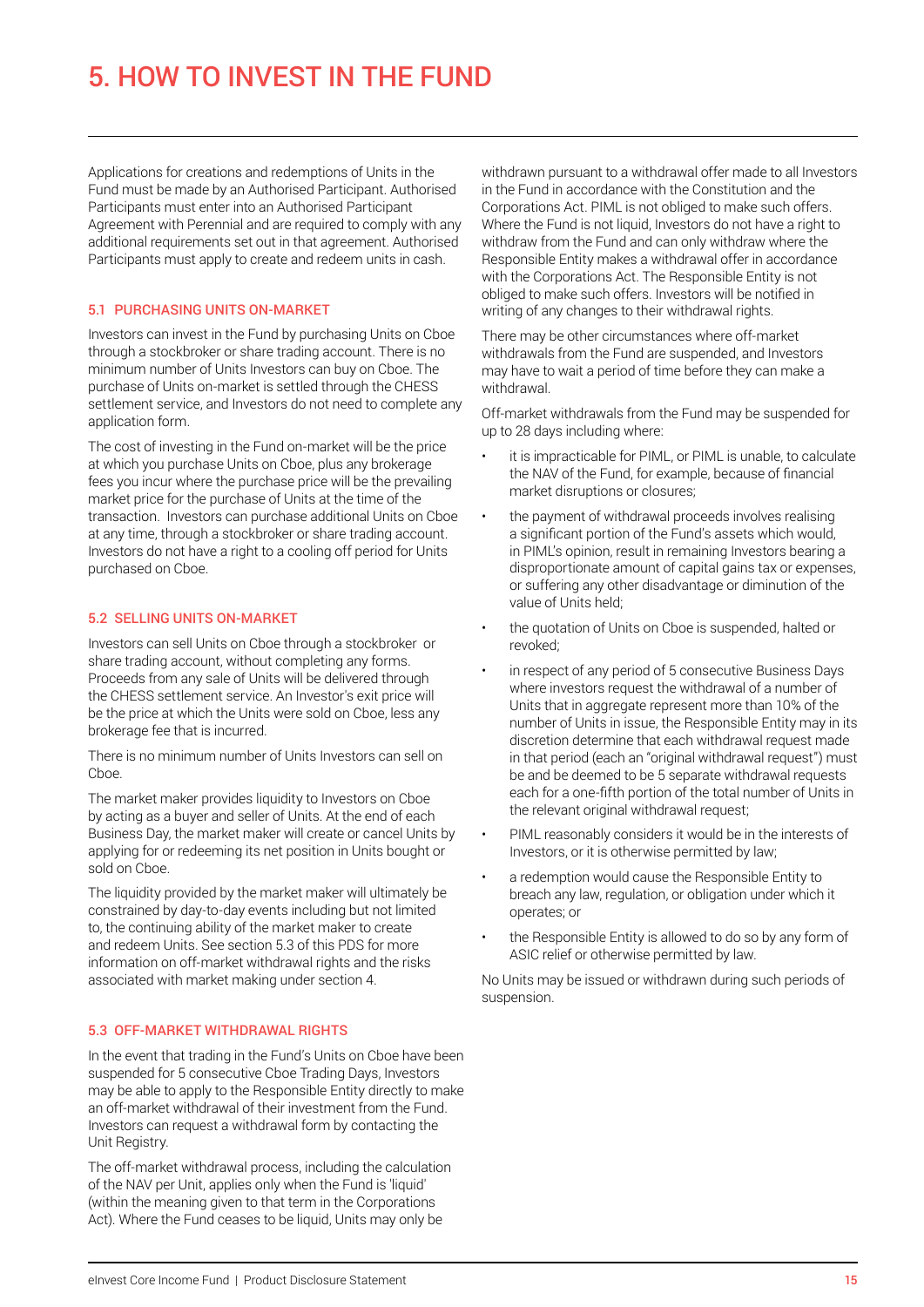#### **Did you know?**

Small differences in both investment performance and fees and costs can have a substantial impact on your long term returns.

For example, total annual fees and costs of 2% of your fund balance rather than 1% could reduce your final return by up to 20% over a 30 year period (for example, reduce it from \$100,000 to \$80,000).

You should consider whether features such as superior investment performance or the provision of better member services justify higher fees and costs.

You may be able to negotiate to pay lower contribution fees and management costs where applicable. Ask the Fund or your financial adviser.

#### To find out more

If you would like to find out more or see the impact of the fees based on your own circumstances, the Australian Securities and Investments Commission (ASIC) website [\(www.moneysmart.gov.au](http://www.moneysmart.gov.au)) has a managed investment fee calculator to help you check out different fee options. You can use the ASIC calculator to calculate the effect of fees and costs on your account balances. This section provides summary information about the main fees and costs that you may be charged for the Fund. The fees and costs charged by the Fund may be deducted from your account, from the returns on your investment or from the Fund assets as a whole.

You should read all of the information about fees and costs because it is important to understand their impacton your investment.

### TRANSACTION COSTS TABLE 6.1

| Type of fee or cost                                       | <b>Amount</b>                                                                                                                                | <b>How and When Paid</b>                                                                                                                                                                                                       |  |
|-----------------------------------------------------------|----------------------------------------------------------------------------------------------------------------------------------------------|--------------------------------------------------------------------------------------------------------------------------------------------------------------------------------------------------------------------------------|--|
| Fees when your money moves in or out of the Fund          |                                                                                                                                              |                                                                                                                                                                                                                                |  |
| Establishment fee                                         | Nil                                                                                                                                          | N/A                                                                                                                                                                                                                            |  |
| The fee to open your investment                           |                                                                                                                                              |                                                                                                                                                                                                                                |  |
| Contribution fee*                                         | Nil                                                                                                                                          | N/A                                                                                                                                                                                                                            |  |
| The fee for each amount<br>contributed to your investment |                                                                                                                                              |                                                                                                                                                                                                                                |  |
| Withdrawal fee*                                           | Nil                                                                                                                                          | N/A                                                                                                                                                                                                                            |  |
| The fee on each amount you take<br>out of your investment |                                                                                                                                              |                                                                                                                                                                                                                                |  |
| Exit fee                                                  | Nil                                                                                                                                          | N/A                                                                                                                                                                                                                            |  |
| The fee to close your investment                          |                                                                                                                                              |                                                                                                                                                                                                                                |  |
| Management costs <sup>1</sup>                             |                                                                                                                                              |                                                                                                                                                                                                                                |  |
| The fees and costs for managing<br>your investment        | Investment management fee 0.35% per<br>annum of the Fund's NAV<br>Plus<br>Expense recoveries: capped at 0.10%<br>per annum of the Fund's NAV | Calculated and accrued daily as a<br>percentage of the Fund's NAV, and<br>reflected in the daily NAV per Unit. The<br>amount is deducted from the Fund's<br>assets monthly on or after the first day of<br>the following month |  |
|                                                           | Plus                                                                                                                                         |                                                                                                                                                                                                                                |  |
|                                                           | Indirect costs: NIL                                                                                                                          |                                                                                                                                                                                                                                |  |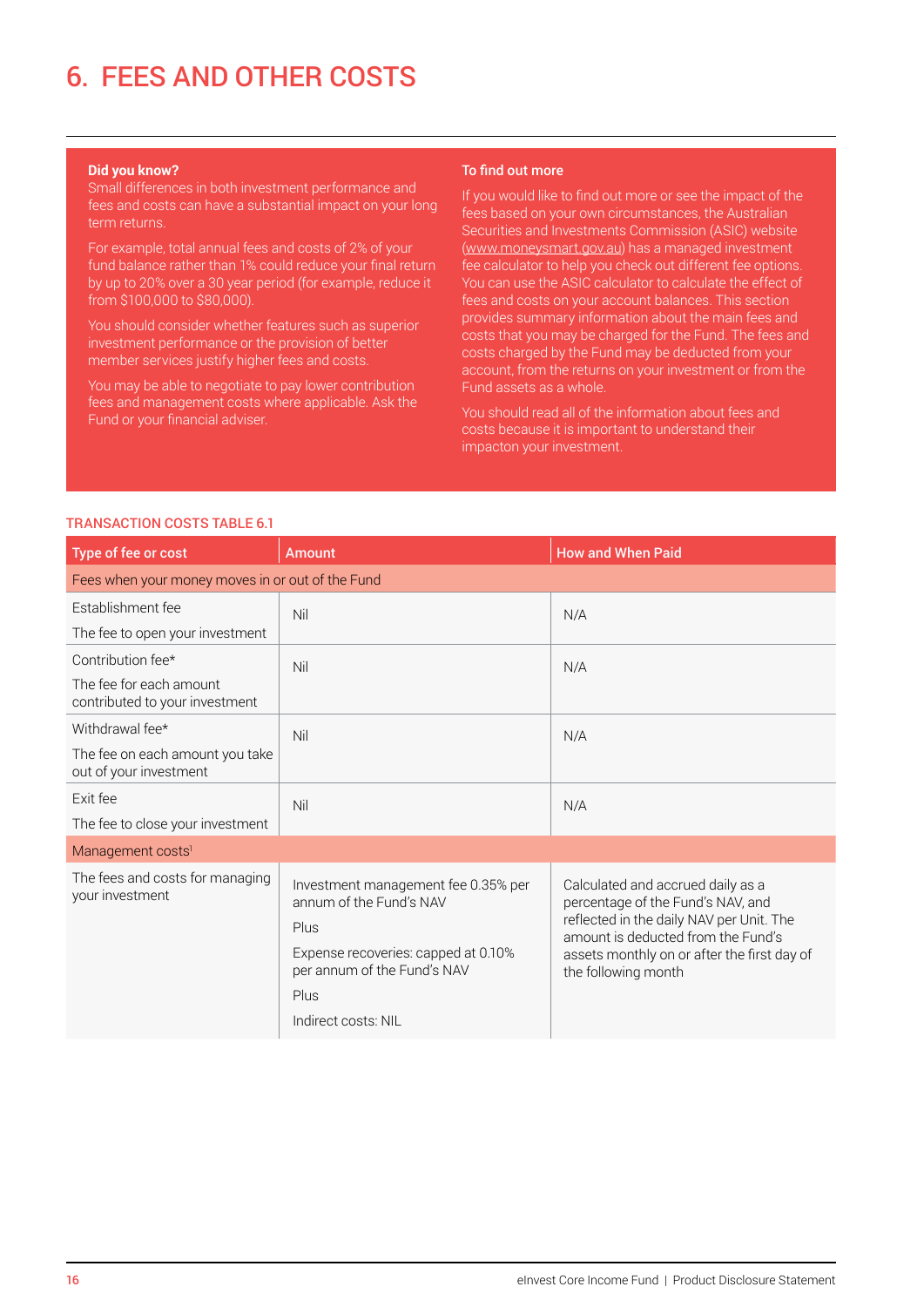Fees and cost can be paid directly from your account or deducted from your investment returns.

The fees are inclusive of the Goods and Services Tax (GST) and take into account any expected Reduced Input Tax Credit (RITC). Where fees are shown to two decimal places, the actual fee may have been rounded up.

Each fee set out in this table may in some cases be negotiated with wholesale clients. For more information, refer to the explanation of "Differential fees" in the "Additional Explanation of Fees and Costs" section 6.2.

- 1. Management costs includes the investment management fee and expense recoveries (excluding any unusual or nonrecurrent expenses). Management costs reduce the NAV of the Fund and are reflected in the unit price
- 2. Certain expense recoveries may be deducted from the Fund on an uncapped basis. See explanation of "Management Costs" in the "Additional Explanation of Fees and Costs" section below for more information.

\* Cash applications and redemptions are only available if agreed by the Responsible Entity. Additional contribution and withdrawal fees may apply in the case of a cash application or redemption as agreed with the Responsible Entity from time to time.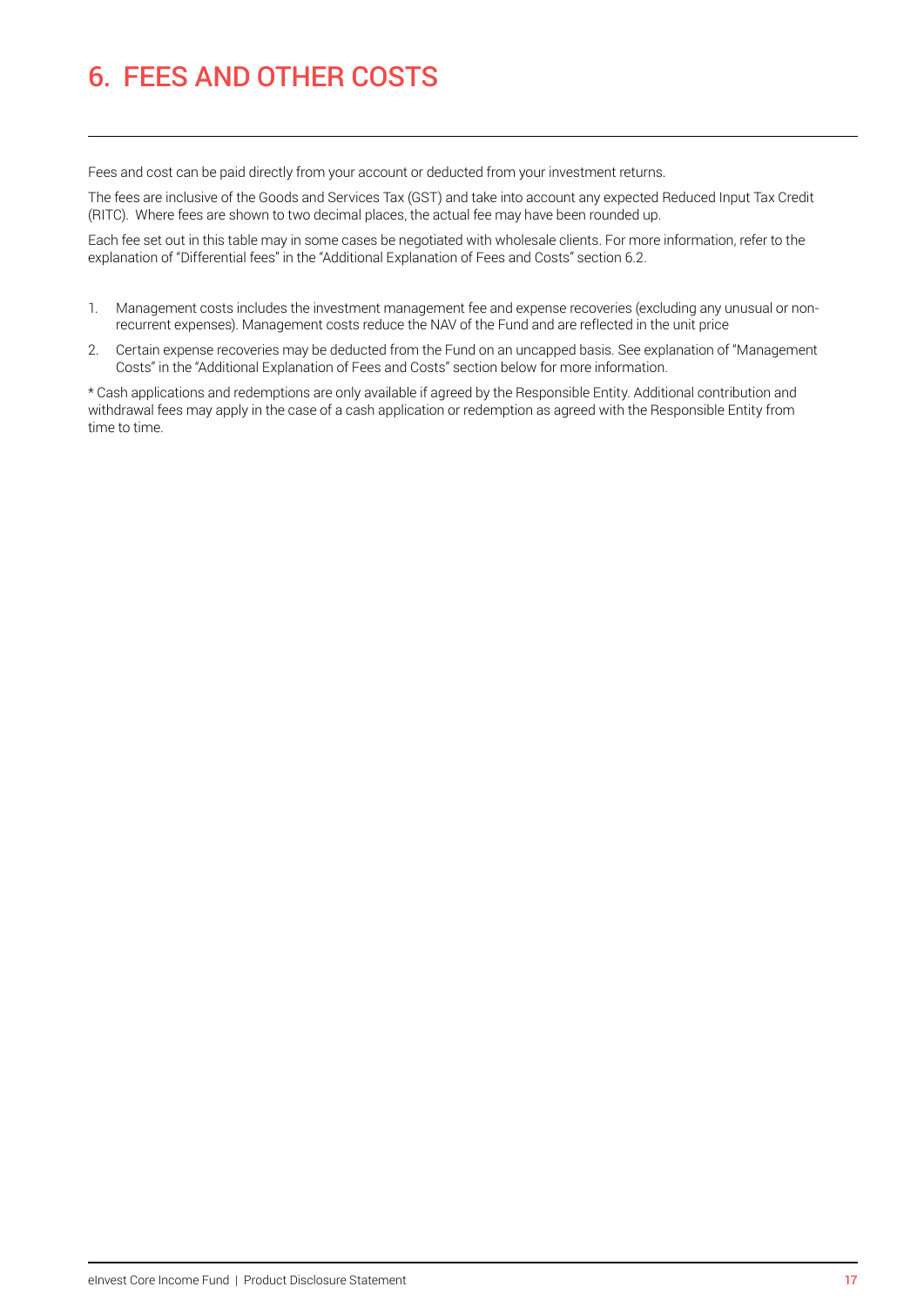### 6.2 EXAMPLE OF ANNUAL FEES AND COSTS FOR THE FUND

The table below gives an example of how the fees and costs for the Fund can affect your investment over a one-year period. You should use this table to compare this product with other managed investment schemes.

## Table 6.2

| Balance of \$50,000 with total contributions of \$5,000 during the year.                                    |              |                                                                                                                                                                         |  |
|-------------------------------------------------------------------------------------------------------------|--------------|-------------------------------------------------------------------------------------------------------------------------------------------------------------------------|--|
| Contribution fee*<br>The fee for each amount contributed<br>to your investment                              | \$0          | For every additional \$5,000 you put<br>in, you will be charged:<br>\$0                                                                                                 |  |
| PLUS Management Costs<br>(investment management fee plus<br>capped expense recovery plus<br>indirect costs) | $0.45%$ p.a. | And, for every \$50,000 you have in a<br>Fund you will be charged \$225 each<br>year.                                                                                   |  |
| Exit fee<br>The fee to close your investment                                                                | Nil          | N/A                                                                                                                                                                     |  |
| EQUALS cost of the Fund <sup>123</sup>                                                                      |              | If you had an investment of \$50,000<br>at the beginning of the year and you<br>put in an additional \$5,000 during<br>that year, you would be charged fees<br>of \$225 |  |
|                                                                                                             |              | What it costs you will depend on the<br>fees you negotiate with PIML or your<br>financial adviser.                                                                      |  |

When calculating management costs in this example, the law says we must assume that the value of your investment remains at \$50,000 and the Fund's Unit price does not fluctuate. Management Costs actually incurred will depend on the market value of your investment and the timing of your contributions (including any reinvestment of distributions).

Management Costs are made up of the investment management fee, capped expense recovery and estimated indirect costs. As stated, this varies between the Funds. Please see section 6 for more detail. Certain additional costs may apply, such as transactional and operational costs. For more information, refer to "Management Costs" in the "Additional Explanation of Fees and Costs" section 6.2.

If you would like to calculate the effect of fees and costs on your investment you can visit the ASIC website [\(www.moneysmart.](http://www.moneysmart.gov.au) [gov.au\)](http://www.moneysmart.gov.au) and use their managed investment fee calculator.

- 1. Certain additional costs apply, such as extraordinary expense recoveries. For more information, refer to the "Additional Explanation of Fees and Costs" section 6.2.
- 2. This is an example only. It assumes that the \$50,000 is invested for the entire year and the \$5,000 investment occurs on the last day of the year.
- 3. Additional fees may be paid to a broker or financial adviser, if you have consulted one. You should refer to the Statement of Advice provided by your broker/financial adviser in which details of the fees are set out.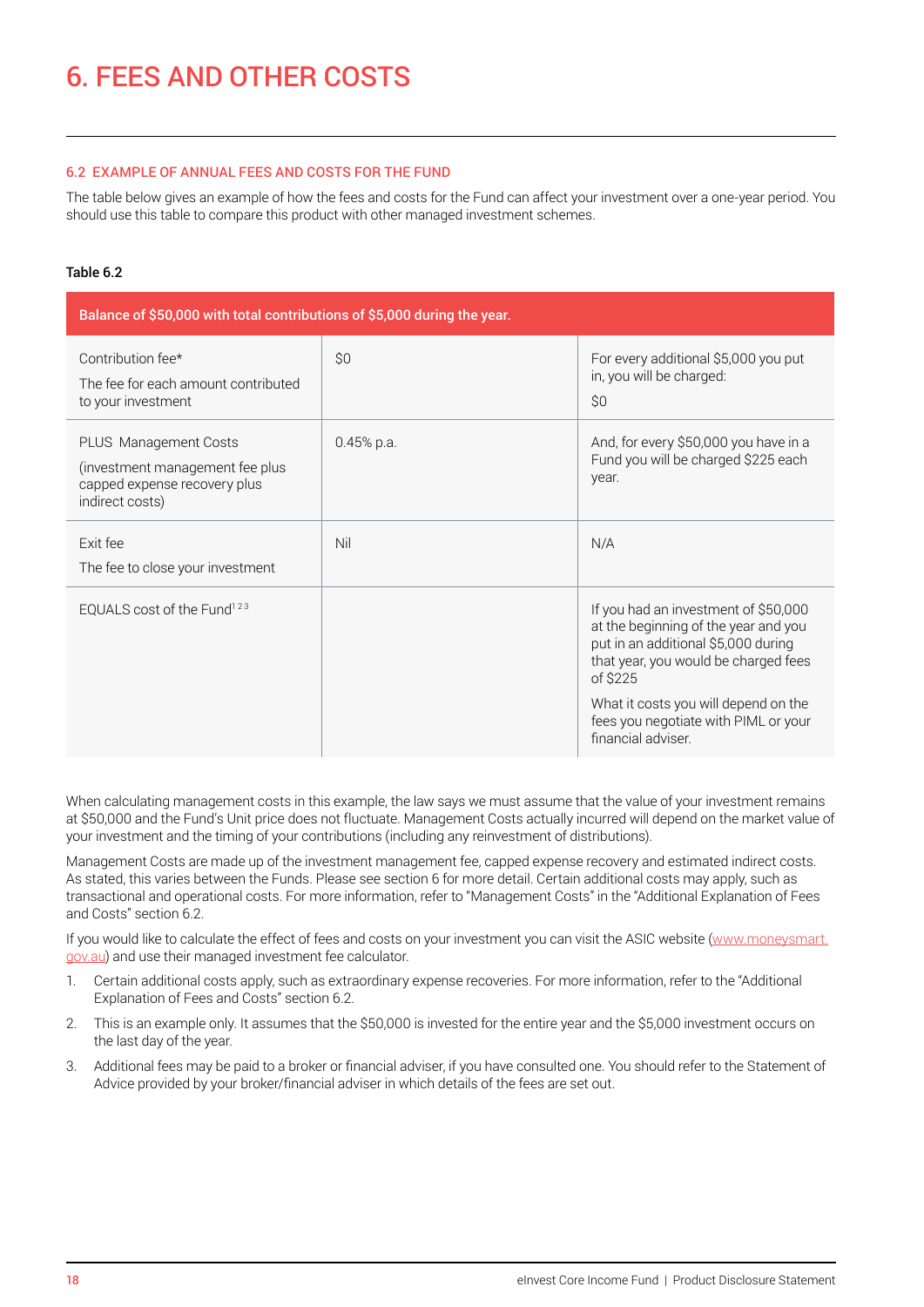#### 6.3 ADDITIONAL EXPLANATION OF FEES AND COSTS

#### **Management costs**

The Fund pays Management Costs on a per annum basis to the Responsible Entity for managing the assets of the Fund and overseeing the operations of the Fund.

The Management Costs include the ongoing fees and other costs involved in managing the Fund and deriving investment returns. The management costs comprise:

- Responsible Entity's fee (from which Daintree's fee as the Investment Manager is paid);
- Expense Recoveries; and
- any indirect costs.

Management costs do not include:

- Transactional and operational costs, such as brokerage on securities transactions for Fund assets fees and other Transaction costs associated with buying and selling the Fund's assets; and
- other costs that an Investor would ordinarily incur when investing directly in the Fund's underlying assets.

These costs are therefore not included in the Management Costs set out in Table 6.1, but they are paid out of the Fund's assets.

#### **Indirect costs**

These form part of Management Costs and include any fees and expenses not already charged to a member as a fee that will directly or indirectly reduce the return on a product. The Fund's indirect costs as at 30 June 2021 are NIL. Actual indirect costs for future years may differ.

#### **Investment Manager's fee**

This fee is paid by the Responsible Entity to the Investment Manager to provide investment and other services for the Fund. It is paid from the Responsible Entity's fee and is not an additional cost to the Fund.

#### **Expense Recoveries**

These represent the operating expenses incurred in the operation of the Fund. The Fund's constitution allows for all properly incurred expenses to be recovered from the Fund and does not place any limit on the amount or types of expenses that can be recovered. As detailed, these expenses will be capped.

The expenses normally incurred in the day-to-day operation of the Fund include custodian, fund administration, unit registry, Cboe fees and audit costs (other than transactional costs described above). The normal expenses charged to the Fund will be capped as set out in Table 6.1 above. Any such expenses in excess of the cap will be borne by the Responsible Entity from its own resources, on the basis that the Responsible Entity has the right to be reimbursed for them at a later time, provided that the cap will not be exceeded at the time of reimbursement.

#### **Extraordinary expenses**

Expenses that are not normally incurred in the day-to-day operation of the Fund and are not necessarily incurred in any given year. They may include costs associated with holding unitholder meetings, changing the Fund's constitution, or

defending or pursuing legal proceedings. Extraordinary expense recoveries are not included in the cap on expenses described in this section and are not included in the Management Costs set out in Table 6.1 and Table 6.2 above. If the cap on expenses is exceeded because of the payment of extraordinary expenses, Investors will be notified. Any such expenses will be recovered from the Fund and reflected in the Fund's NAV per Unit.

#### **Stockbroker fees**

Investors may incur customary brokerage fees and commissions when buying and selling Units on Cboe, as for any listed or quoted security. Please consult a stockbroker for more information in relation to their fees and charges.

#### **Can fees and costs change and what are the maximums?**

Yes, fees and costs can change subject to maximums in the Fund's Constitution. The Constitution of the Fund limits the amount of the Responsible Entity's fee to a maximum of 5% p.a. of the Fund's NAV (plus GST). The Constitution of the Fund provides for the following maximum application and redemption fees:

- a maximum application fee of 5% of the aggregate issue price of the Units applied for (plus GST);
- a maximum redemption fee of 5% of the aggregate withdrawal amount of the relevant Units (plus GST).

As at the date of this PDS, the Responsible Entity does not have any intention to change the fees and costs described in this PDS, although it has the right to do so at any time. Any increase in the fees and costs for the Fund will be announced to Cboe via the Market Announcements Platform at least 30 days before it occurs.

#### **Transactional and operational costs**

Transactional and operational costs include brokerage, settlement costs, clearing costs, bid-offer spreads on investments, currency transactions and stamp duty costs.

Transactional and operational costs are an additional cost and are not included in the Management Costs. These costs are incurred in connection with day-to-day trading within the Fund. Transactional and operational costs are not charged to you as a fee; however, they will have an effect on the value of your investment by reducing the NAV of the Fund.

#### **eInvest Core Income Fund (Managed Fund)**

The total transaction and operational costs of the Fund for the year ended 30 June 2021 was 0.07% of the NAV of the Fund for the year, of which approximately 0.05% is estimated to be recouped via the buy/sell spread when applications and redemptions take place.

The difference of 0.02% reflects the day-to-day trading costs and is factored into the net investment return of the Fund. These costs may vary in future. If an Investor had a balance of \$100,000 through the year, their investment would be impacted by \$20 for the year. We have also assumed that application monies received in respect of the Fund are fully invested. In practice, your incurred transaction and operational costs will vary from year to year based on your investment balance, the Fund's volume of trading and the number and value of applications processed.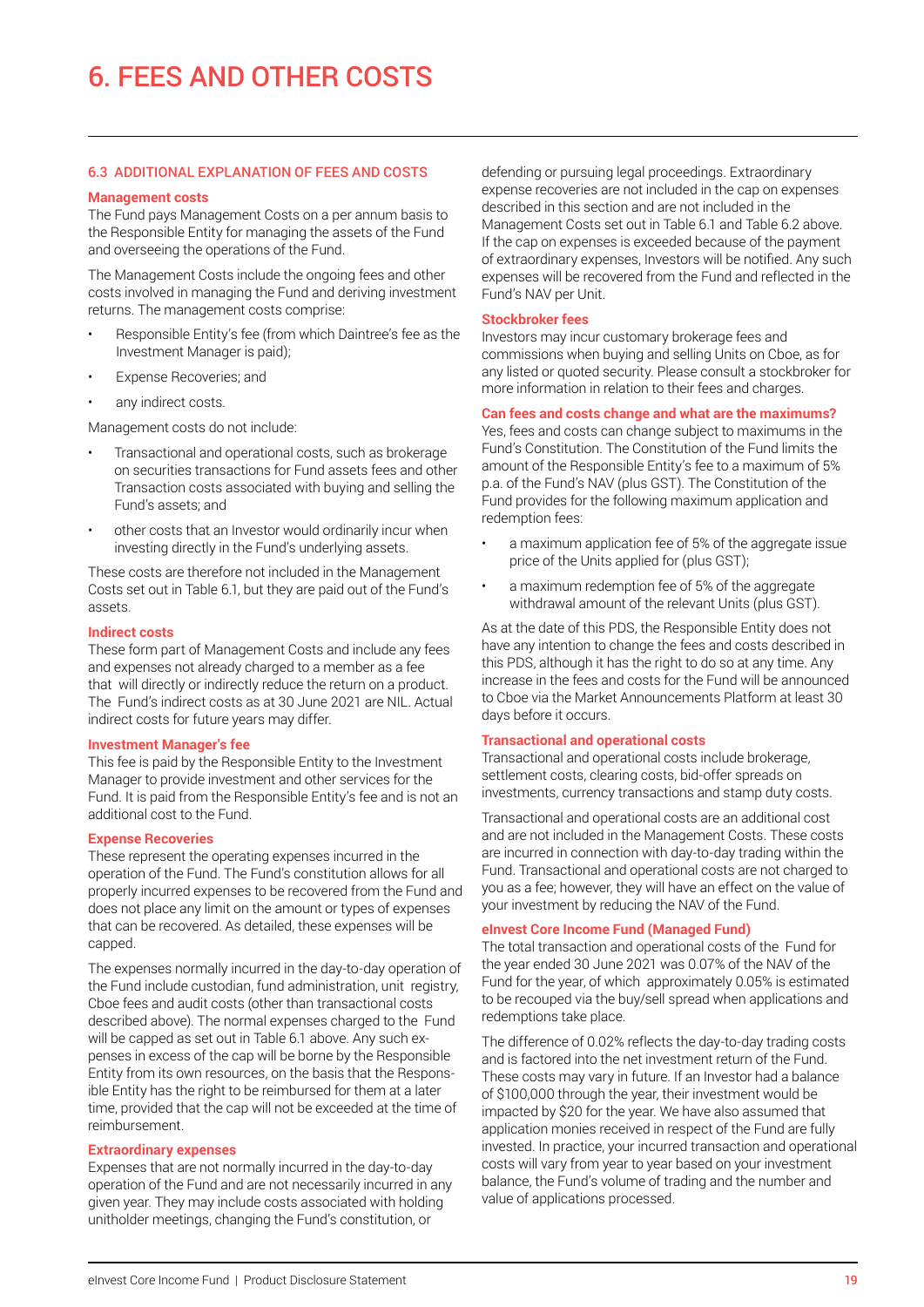## **Differential fees**

A rebate of part of the Responsible Entity fee may be negotiated with Investors who are wholesale clients for the purposes of Section 761G of the Corporations Act.

The amount of any fee rebate is at the Responsible Entity's discretion. The Responsible Entity will achieve these reductions by payments from its own resources. Further information can be obtained by contacting PIML.

### **Adviser remuneration**

No commissions will be paid by us to financial advisers. Additional fees may be paid by you to your financial adviser if one is consulted. You should refer to the Statement of Advice they give you in which details of the fees are set out.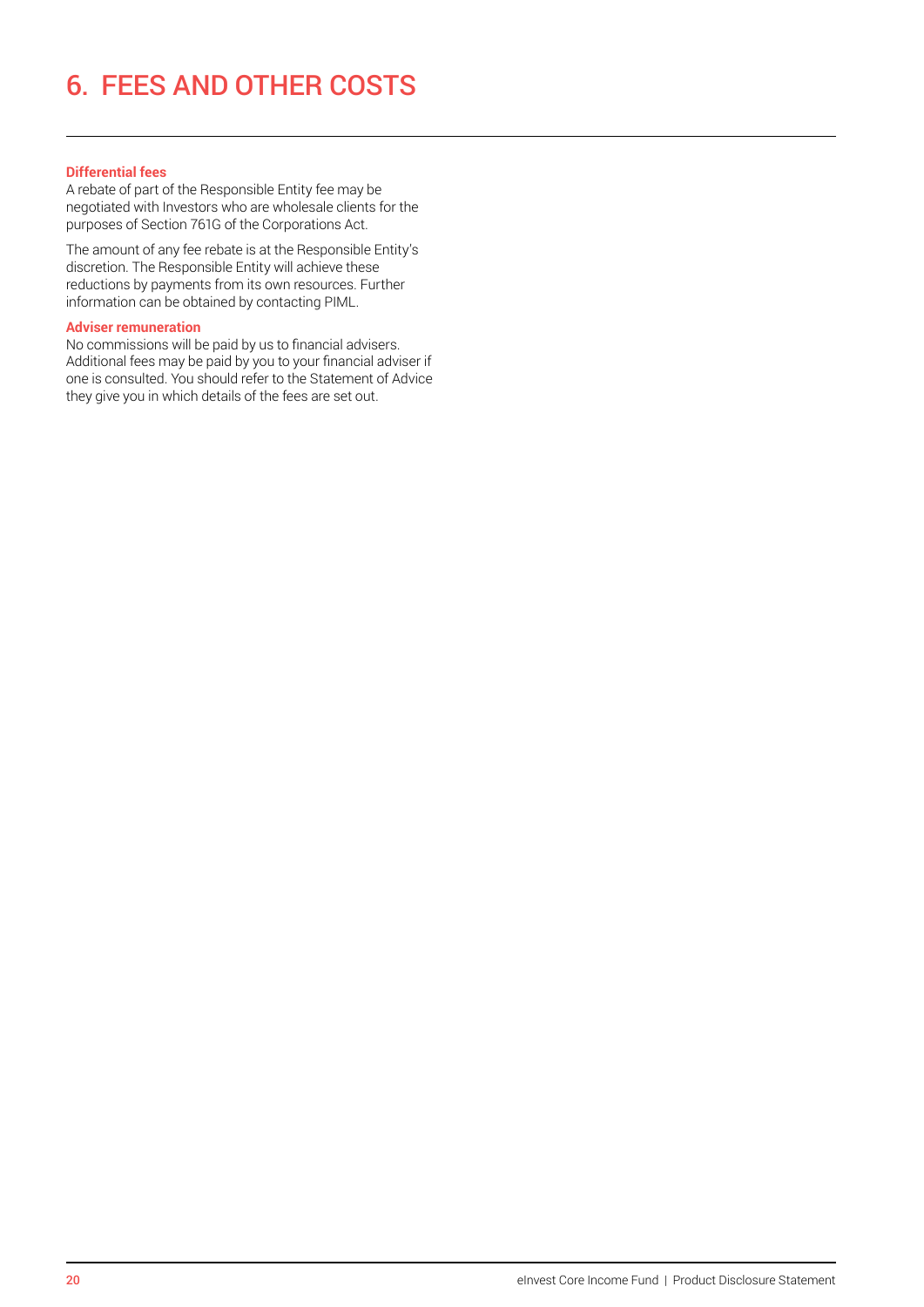### 7.1 THE ROLE OF CERTAIN ENTITIES IN REGARD TO THE FUND(S)

There are a number of parties in addition to the Responsible Entity involved in the ongoing operation and administration of the Fund:

#### **Custodian and administrator**

The custodian provides custodial services to the Responsible Entity, including holding the assets of the Fund. The custodian may, from time to time, appoint sub-custodians. The custodian has a limited role and has no obligation to monitor whether the Responsible Entity is complying with its obligations.

As of the date of this PDS, the custodian is:

National Australia Bank Limited (ABN 12 004 044 937)

Level 1, 395 Bourke Street

Melbourne, VIC 3000

The administrator provides administration services to the Responsible Entity. These services include Fund accounting, maintenance of books and records, calculating distribution amounts, valuing the Fund's assets and liabilities, calculating the Issue Price and Withdrawal Amount, and taxation and other services.

As of the date of this PDS, the administrator is:

Mainstream Fund Services Pty Limited (ABN 81 118 902 891)

Level 10, 12 Shelley St,

Sydney NSW 2000

## **Unit Registry**

As for any quoted security, the role of the registry is to keep a record of the Investors in the Fund. This includes details such as the quantity of Units held, tax file numbers (if provided) and details of distribution reinvestment plan participation. The Responsible Entity may change the registry provider, without prior notice to Investors.

As of the date of this PDS, the Registry is:

Link Market Services Limited (ABN 54 083 214 537)

Level 12, 680 George Street

Sydney, NSW 2000

The Responsible Entity may change the custodian, administrator and register without prior notice to Investors.

## **The market maker and market making**

We have appointed an experienced market maker for the Fund under a Market Making agreement. The role of a market maker is to provide liquidity in the market for Units and to satisfy supply and demand for Units. It does this by:

- subject to certain conditions, providing liquidity to the market through acting as the buyer and seller of Units during a significant part of the trading day; and
- creating and redeeming Units in the primary market pursuant to this PDS, which helps to ensure the number of Units on issue matches supply and demand.

The Responsible Entity seeks to appoint market making firms that:

- have experience in making markets in exchange-traded securities in Australia;
- have the necessary skill and expertise to perform market making functions; and
- are Cboe participants (or trade through a Cboe participant).

To qualify for admission as a Cboe participant, a firm must meet the admission requirements set out in the Cboe Operating Rules. The requirements include:

- a) a firm must hold an AFS Licence that authorises it to carry on its business as a market participant. Unless it satisfies Cboe that an AFS Licence is not so required; and
- b) satisfy Cboe of various matters including organisational competence and business integrity.

Generally, arrangements with a market maker will specify certain permitted circumstances in which the market making obligations may be suspended (such as operational disruptions, market disruptions or unusual conditions, other circumstances as permitted under the Cboe Operating Rules, the suspension or rejection by the Responsible Entity of applications for Units or redemption requests, or the market maker not having ASIC relief to allow short selling of Units). If the market maker defaults on its obligations, the Responsible Entity may seek to replace the market maker, although the arrangements with the market maker may limit or exclude any liability on the part of the market maker. Subject to the Cboe Operating Rules and arrangements with the market maker, the Responsible Entity may replace or terminate the market maker. The Responsible Entity may determine to no longer appoint the market maker in respect of the Fund in circumstances where it is no longer required to do so under the Cboe Operating Rules.

## **Auditor**

The Responsible Entity has engaged KPMG as the independent auditor.

## **Monitoring of service providers**

The Responsible Entity has procedures in place to monitor the performance of those service providers to whom functions have been outsourced.

## **PIML as the Responsible Entity**

Level 27, 88 Phillip Street Sydney, NSW 2000 [www.perennial.net.au](http://www.perennial.net.au)

1300 730 032 (Australia) +612 8823 2534 (NZ)

PIML, as the Responsible Entity, is responsible for the management and administration of the Fund. The Responsible Entity holds an Australian Financial Services Licence (AFSL 275101). The powers and duties of the Responsible Entity are set out in the Constitution of the Fund, the Corporations Act and general trust law.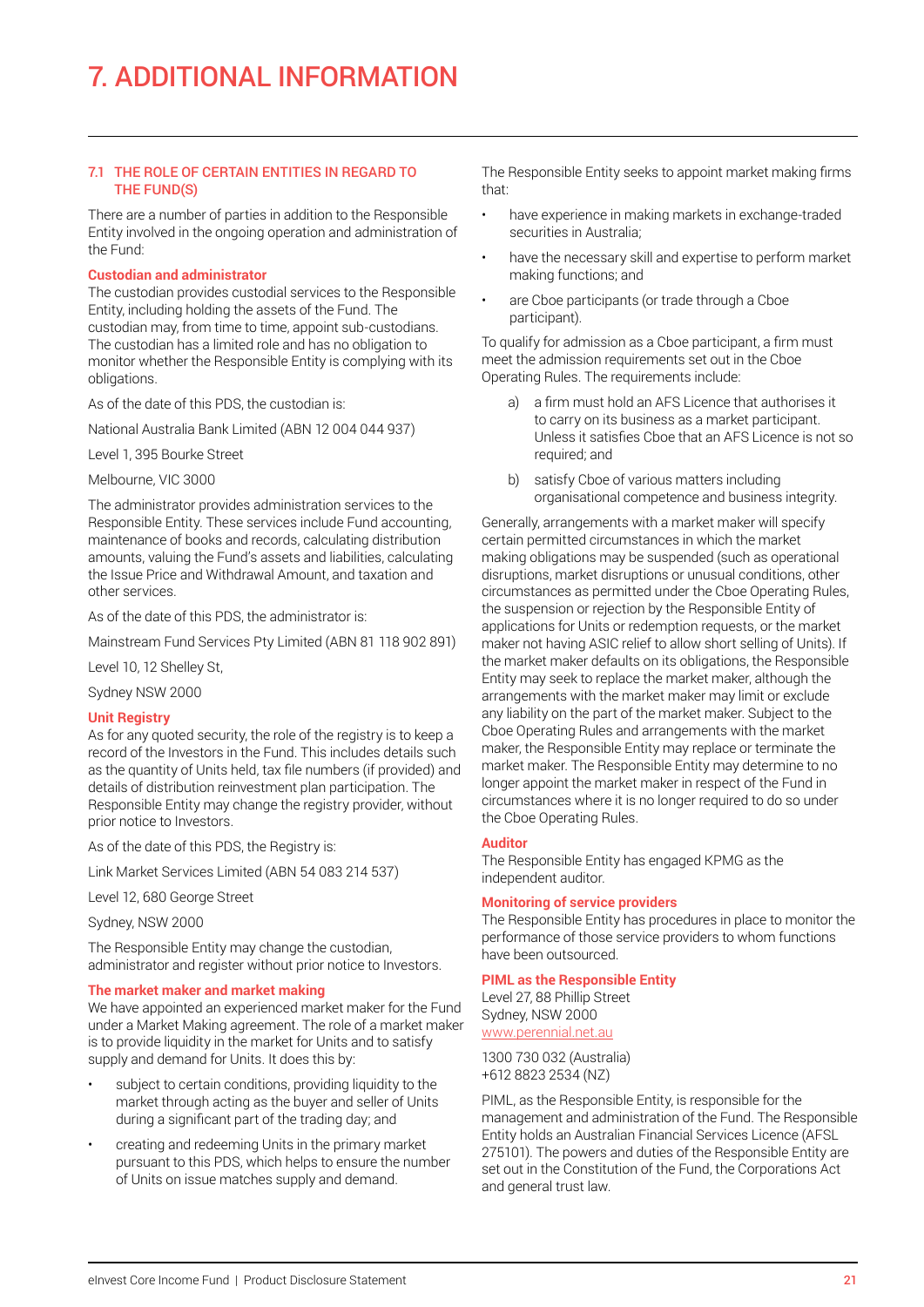## 7. ADDITIONAL INFORMATION

The Responsible Entity has the power to appoint an agent, or otherwise engage a person, to do anything that it is authorised to do in connection with the Fund. For the purpose of determining whether the Responsible Entity has properly performed its duties as responsible entity, the Responsible Entity is taken to have done (or failed to do) anything that the agent or person has done (or failed to do) because of the appointment or engagement, even if they were acting fraudulently or outside the scope of their authority or engagement.

#### **Daintree as the Investment Manager**

The Responsible Entity has appointed Daintree as the Investment Manager of the Fund.

See section 2.1 for more information on the Investment Manager and section 7.15 for information on the terms of this agreement.

## 7.2 THE CONSTITUTION

The Fund is a registered managed investment scheme governed by a Constitution. Under the Constitution, the Responsible Entity has all the powers, it is possible to confer on a trustee as though it were the absolute owner of the Fund's assets and acting in its personal capacity.

The Constitution addresses matters such as NAV per Unit, withdrawals, the issue and transfer of Units, unitholder meetings, Investors' rights, the Responsible Entity's powers to invest, borrow and generally manage the Fund and the Responsible Entity's fee entitlement and right to be indemnified from the Funds' assets. The Responsible Entity may alter the Constitution if it reasonably considers the amendments will not adversely affect Investors' rights. Otherwise, the Responsible Entity must obtain Investors' approval at a meeting of Investors.

To the extent that any contract or obligation arises in connection with the acceptance by the Responsible Entity of an application or reliance on this PDS by Investors, any amendment to the Constitution may vary or cancel that contract or obligation. Further, that contract or obligation may be varied or cancelled by a deed executed by the Responsible Entity with the approval of a special resolution of Investors, or without that approval if the Responsible Entity considers the variation or cancellation will not materially and adversely affect Investors' rights.

The Responsible Entity may retire or be required to retire as responsible entity (if there is a resolution passed by Investors of a majority by value of interests who vote for the Responsible Entity's removal). No Units may be issued after the 80th anniversary of the date of the Constitution. The Responsible Entity may exercise its right to terminate the Fund earlier.

Investors' rights to requisition, attend and vote at meetings are mainly contained in the Corporations Act.

The Responsible Entity may resolve at any time to terminate and liquidate the Fund in accordance with the Constitution and the Corporations Act. Upon termination and after conversion of the assets into cash and payment of, or provision for, all costs, expenses and liabilities (actual and anticipated) the net proceeds will be distributed pro rata

among all Investors according to the aggregate of the Redemption Price for each of the Units they hold in the Fund.

A copy of the Constitution of the Fund may be Inspected by Investors at the Responsible Entity's office, during business hours. The Responsible Entity will provide an Investor with a copy of the Constitution upon request.

## 7.3 THE COMPLIANCE PLAN

The Responsible Entity prepares and lodges a compliance plan for the Fund with ASIC. The compliance plan sets out the key criteria that the Responsible Entity will follow to ensure that it is complying with the Corporations Act and the Constitution of the Fund. Each year the compliance plan, and the Responsible Entity's compliance with the plan, will be independently audited as required by the Corporations Act, and the auditor's report will be lodged with ASIC.

## 7.4 THE COMPLIANCE COMMITTEE

The Responsible Entity has established a compliance committee with a majority of members that are external to the Responsible Entity. The compliance committee's functions include:

- monitoring the Responsible Entity's compliance with the compliance plans and reporting its findings to the Responsible Entity;
- reporting breaches of the Corporations Act or the Constitution to the Responsible Entity;
- reporting to ASIC if the committee is of the view that the Responsible Entity has not taken or does not propose to take appropriate actions to deal with breaches reported to it by the committee; and
- assessing the adequacy of the compliance plan, recommending any changes to the Responsible Entity.

## 7.5 UNIT PRICING POLICY

The Responsible Entity has documented its policy on how it exercises discretions when determining Unit prices for the Fund.

The policy has been designed to meet the ASIC requirements and is available on request to all Investors and prospective Investors at no charge.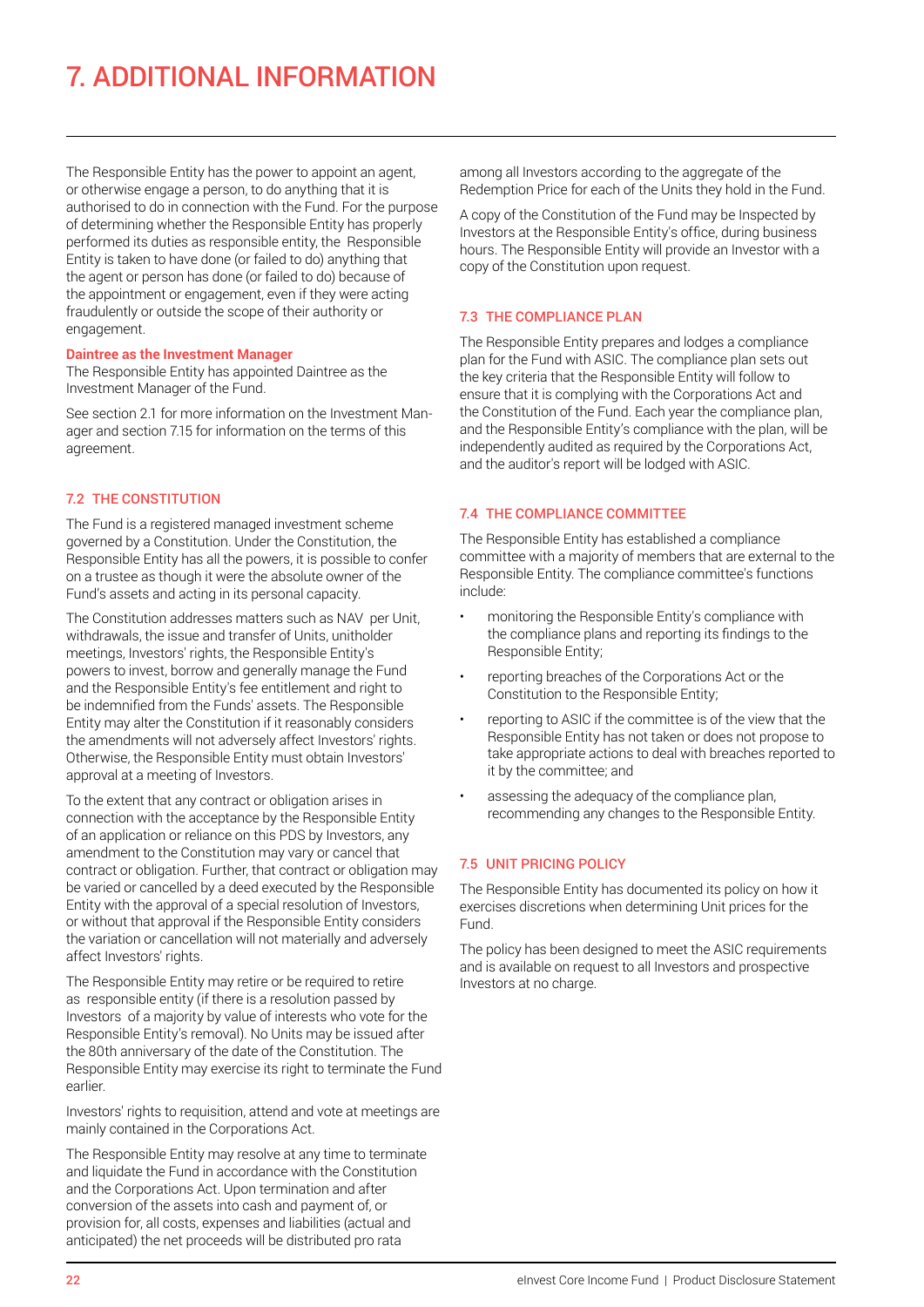## 7.6 IF YOU HAVE A COMPLAINT

If you have a complaint (or wish to obtain further information about the status of an existing complaint), please contact us on 1300 088 660 (+61 3 8623 4202 - New Zealand) or write to:

eInvest Client Services hello@einvest.com.au

c/o Perennial Investment Management Limited

PO Box R1709

Royal Exchange NSW 1225

Where possible, concerns will be resolved immediately.

If an issue has not been resolved to your satisfaction, you can lodge a complaint with the Australian Financial Complaints Authority (AFCA). AFCA provides fair and independent financial services complaint resolution that is free to consumers. You can contact AFCA by emailing info@afca.org. au, by calling 1800 931 478 (free call) of by writing to AFCA at GPO Box 3, Melbourne VIC 3001.

The dispute resolution process described in this PDS is only available in Australia and is not available in New Zealand.

## 7.7 PROTECTING YOUR PRIVACY

Privacy laws regulate, amongst other things, the way organisations collect, use, disclose, keep secure and give people access to their personal information.

The Responsible Entity is committed to respecting the privacy of an Investor's personal information. The Responsible Entity's privacy policy states how the Responsible Entity manages personal information. Some information must be collected for the purposes of compliance with the Anti-Money Laundering and Counter Terrorism Financing Act 2006.

The Responsible Entity may provide personal information to an Investor's adviser if written consent is provided to the

Responsible Entity. The Responsible Entity may disclose personal information to authorities investigating criminal or suspicious activity and to the Australian Transaction Reports and Analysis Centre (AUSTRAC) in connection with antimoney laundering and counter-terrorism financing.

The Responsible Entity may provide an Investor's personal information to its service providers for certain related purposes (as described under the Privacy Act 1988) such as account administration and the production and mailing of statements. The Responsible Entity may also use an Investor's personal information and disclose it to its service providers to improve customer service (including companies conducting market research) and to keep Investors informed of the Responsible Entity's or its partners' products and services, or to their financial adviser or broker to provide financial advice and ongoing service.

The Responsible Entity will assume consent to personal information being used for the purposes of providing information on services offered by the Responsible Entity and being disclosed to market research companies for the purposes of analysing the Responsible Entity's Investor base unless otherwise advised. Investors may request access to the personal information held about them at any time and

ask the Responsible Entity to correct this information if it is incomplete, incorrect or out of date.

To obtain a copy of the privacy policy, contact the Responsible Entity on 1300 088 660 (within Australia) or +61 3 8623 4202 (outside Australia).

## 7.8 ATTRIBUTION MANAGED INVESTMENT TRUST REGIME

The Australian government introduced a new tax system for certain managed investment trusts (referred to as attribution managed investment trust or AMIT regime) to reduce complexity, increase certainty and minimise compliance costs for managed investment trusts and their Investors.

One benefit of the application of the AMIT regime is that it gives the Responsible Entity the discretion to deal with under and over distributions for a previous income year in the year in which they are discovered, called the 'discovery year', rather than the income year they relate to. "Unders" and "overs" distributions arise where net income and tax offset entitlement amounts reported to Investors understate or overstate the amounts correctly determined under the law.

By investing in the Units each Investor of the Fund acknowledges and agrees that under the AMIT regime the trustee of the Fund has the choice with respect to how it addresses any amounts which give rise to under/over distributions in respect of a particular income year, including whether such amounts are addressed by issuing amended AMMA Statements to Investors for the income year to which they relate or adjusting the trust components in the income year in which the under/over distribution is discovered.

## 7.9 ANTI-MONEY LAUNDERING (AML) / COUNTER TERRORISM FINANCING (CTF)

The AML/CTF Act and other applicable anti-money laundering and counter terrorism laws, regulations, rules and policies which apply to the Responsible Entity, regulate financial services and transactions in a way that is designed to detect and prevent money laundering and terrorism financing. The AML/CTF Act is enforced by AUSTRAC. However, both the issue of Units in the Fund and secondary trading of Units in the Fund are exempt from the AML Requirements by section 247(3) of the AML/CTF Act and Chapter 21 of the Anti-Money Laundering and Counter Terrorism Rules.

## 7.10 FOREIGN ACCOUNT TAX COMPLIANCE ACT

Under the Foreign Account Tax Compliance Act (FATCA), the Responsible Entity is required to collect and report information about certain investors identified as U.S. tax residents or citizens. In order to comply with its FATCA obligations, the Responsible Entity may request investors to provide certain information (FATCA Information). To the extent that all FATCA Information is obtained, the imposition of US withholding tax on payments of US income or gross proceeds from the sale of particular US securities shall not apply. Although the Responsible Entity attempts to take all reasonable steps to comply with its FATCA obligations and to avoid the imposition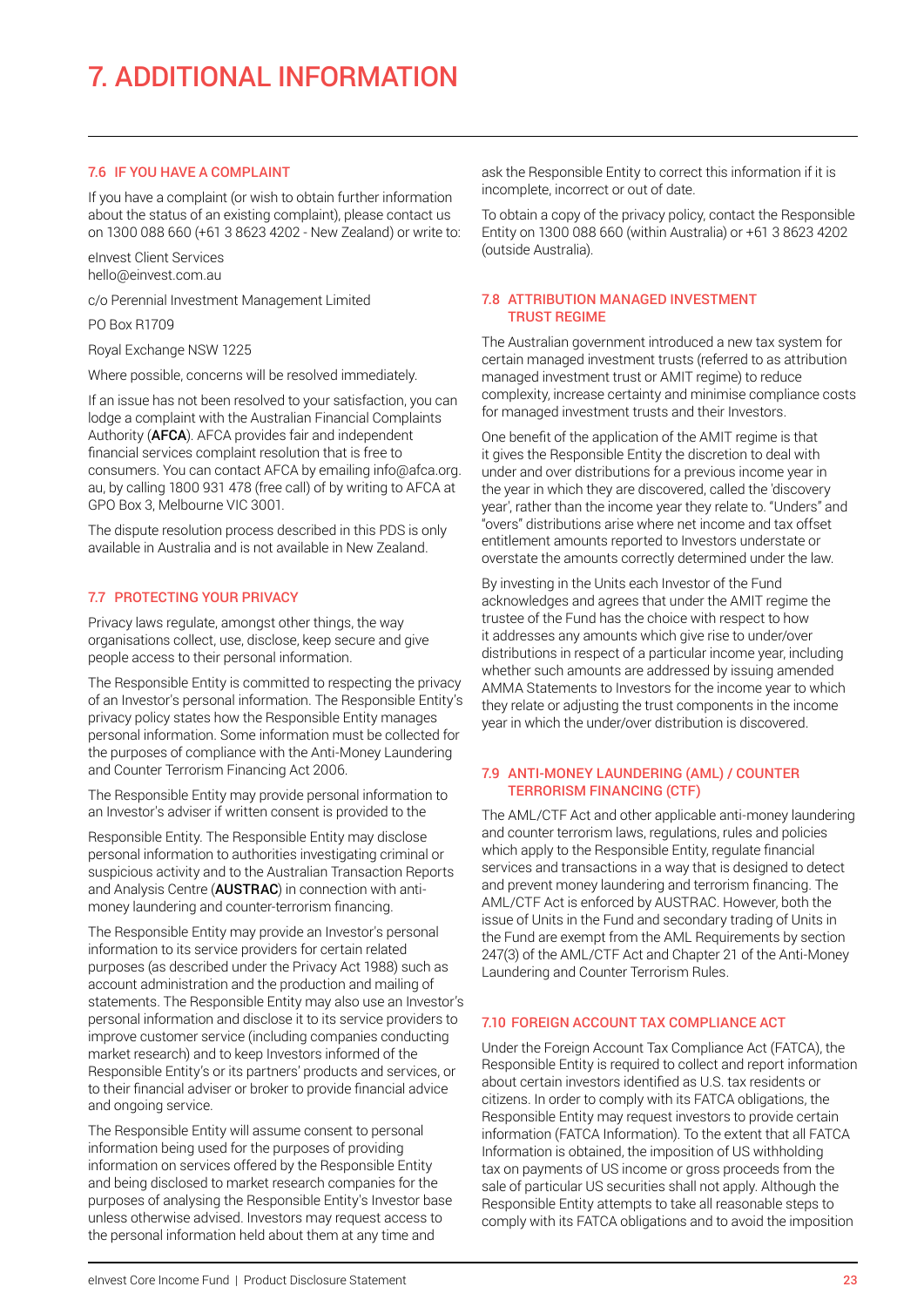## 7. ADDITIONAL INFORMATION

of the withholding tax, this outcome is not guaranteed. Under the terms of the intergovernmental agreement between the US and Australian governments, the Responsible Entity may provide FATCA Information to the Australian Taxation Office (ATO). Please be aware that the Responsible Entity may use an investor's personal information to comply with FATCA and may contact an investor if additional information is required.

## 7.11 COMMON REPORTING STANDARD

The Common Reporting Standard (CRS) requires the Responsible Entity to collect certain information about an investor's tax residence. If an investor is a tax resident of any country outside Australia, the Responsible Entity may be required to pass certain information about the investor (including account-related information) to the ATO. The ATO may then exchange this information with the tax authorities of another jurisdiction or jurisdictions, pursuant to intergovernmental agreements to exchange financial account information. Although the CRS does not involve any withholding tax obligations, please be aware that the Responsible Entity may use an investor's personal information to comply with the CRS obligations, and may contact an investor if additional information is required. For investors who apply for Units directly with the Responsible Entity, the account opening process cannot be completed until all requested information has been provided.

## 7.12 OTHER SERVICES

The Responsible Entity, in its personal capacity, or companies related to the Responsible Entity, may invest in or provide services to the Fund. Any such services will be provided on terms that would be reasonable if the parties were dealing at arm's length.

## 7.13 INDICATIVE NAV PER UNIT (iNAV)

As at the date of this PDS, the Responsible Entity intends to take all reasonable steps to make available, or may designate other persons to make available on its behalf, an estimated indicative Net Asset Value per Unit (iNAV) for the Fund no less frequently than every 900 seconds during a Cboe Trading Day. Such information will be calculated based upon information available to the Responsible Entity or its designate during the Cboe Business Day. As at the date of this PDS, the Responsible Entity has arranged for ICE Data Indices LLC (ICE) to calculate and publish the iNAV. The iNAV for each Fund will be accessible from broker websites and other financial information services and at our website.

The iNAV calculations are estimates of the NAV per Unit calculated using market data. The iNAV price is a calculation of the value of a portfolio of assets as at the open of trading on the relevant day based on quotes and last sale prices, less any liabilities of the Fund. Any iNAV is not, and should not be taken to be or relied on as being, the value of a Unit or the price at which Units may be bought or sold on any stock exchange, and may not reflect the true value of a Unit. Investors buying or selling Units on a stock exchange, should not rely on any iNAV which is made available, in making investment

decisions but should consider other market information and relevant economic factors. Neither the Responsible Entity nor any designate or other service provider to the Responsible Entity shall be liable to any person who relies on the iNAV. No assurance can be given that any iNAV will be published continuously, will be up to date or free from error. The publication of an iNAV is dependent on the availability of a suitable data provider and other factors.

### 7.14 IMPORTANT STATEMENT FOR NEW ZEALAND **INVESTORS**

The following disclosure is made to enable the Fund's Units to be offered by the Responsible Entity in New Zealand under the mutual recognition scheme between Australia and New Zealand:

- 1. This offer to New Zealand Investors is a regulated offer made under Australian and New Zealand law. In Australia, this is Chapter 8 of the Corporations Act 2001 (Aust) and regulations made under that Act. In New Zealand, this is subpart 6 of Part 9 of the Financial Markets Conduct Act 2013 and Part 9 of the Financial Markets Conduct Regulations 2014.
- 2. This offer and the content of the offer document are principally governed by Australian rather than New Zealand law. In the main, the Australian Corporations Act 2001 (Cth) and the regulations made under that Act set out how the offer must be made.
- 3. There are differences in how financial products are regulated under Australian law. For example, the disclosure of fees for managed investment schemes is different under the Australian regime.
- 4. The rights, remedies, and compensation arrangements available to New Zealand Investors in Australian financial products may differ from the rights, remedies, and compensation arrangements for New Zealand financial products
- 5. Both the Australian and New Zealand financial markets regulators have enforcement responsibilities in relation to this offer. If you need to make a complaint about this offer, please contact the Financial Markets Authority, New Zealand [\(www.fma.govt.nz](http://(www.fma.govt.nz)). The Australian and New Zealand regulators will work together to settle your complaint.
- 6. The taxation treatment of Australian financial products is not the same as for New Zealand financial products.
- 7. If you are uncertain about whether this investment is appropriate for you, you should seek the advice of an appropriately qualified financial adviser.

## **Currency exchange risk**

- 1. The offer may involve a currency exchange risk. The currency for the financial products is not New Zealand dollars. The value of the financial products will go up or down according to changes in the exchange rate between that currency and New Zealand dollars. These changes may be significant.
- 2. If you expect the financial products to pay any amounts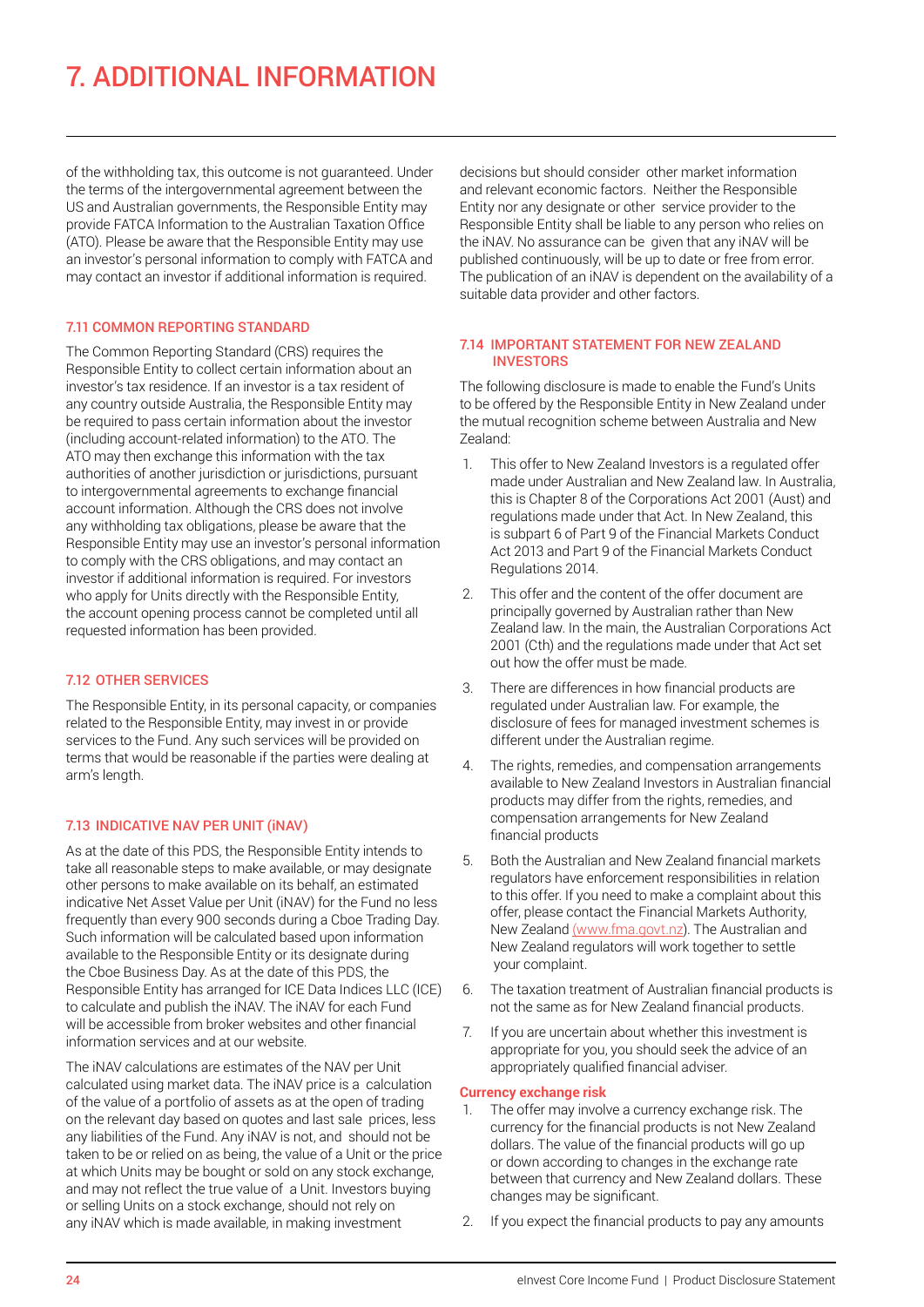in a currency that is not New Zealand dollars, you may incur significant fees in having the funds credited to a bank account in New Zealand in New Zealand dollars.

### **Trading on financial product market**

If the financial products are able to be traded on a financial product market and you wish to trade the financial products through that market, you will have to make arrangements for a participant in that market to sell the financial products on your behalf. If the financial product market does not operate in New Zealand, the way in which the market operates, the regulation of participants in that market, and the information available to you about the financial products and trading may differ from financial product markets that operate in New Zealand.

## 7.15 MATERIAL CONTRACTS

The Responsible Entity has entered into (or will enter into prior to the date Units are first issued in the Fund) a number of contracts in relation to the offer of the Fund, as set out below:

## **Management agreement**

PIML has appointed Daintree as Investment Manager for the Fund. In performing this role, Daintree must comply with the investment guidelines issued by PIML and the investment objectives set out in this PDS, as amended by PIML from time to time.

PIML may terminate the agreement without cause by giving at least 5 Business Days' notice to Daintree and Daintree may terminate the agreement without cause by giving PIML at least 20 Business Days' notice. PIML may also terminate the agreement for cause immediately.

Under the agreement, the parties give indemnities to each other consistent with market practice for a management agreement of this nature. In consideration for performing its obligations under this agreement, PIML must pay Daintree the fees it receives for acting as responsible entity of the Fund less withholdings required to meet expenses of the Fund and PIML's AFSL solvency requirements.

## **Market-making agreement**

Experienced market makers have has been appointed for the Fund.

#### **Custody agreement**

National Australia Bank Limited is responsible for the custody of the Funds' assets.

#### **Investment administration agreement**

Mainstream Fund Services is responsible for the administration of the Fund.

#### **Registry agreement**

Link Market Services Limited is responsible for establishing and maintaining the Fund registry.

## 7.16 ASIC RELIEF

## **Equal Treatment relief**

ASIC has granted individual relief under section 601QA of the Corporations Act from the equal treatment requirement in section 601FC(1)(d), to the extent that it would prevent PIML from permitting only Authorised Participants to withdraw from the Fund. For the purposes of this relief (and for so

long as we are permitted to rely on it), except in exceptional circumstances, only Authorised Participants may withdraw from the Fund, but other unitholders may sell their units on Cboe. However, if the units are suspended from trading on Cboe for more than 5 consecutive Business Days, Investor's will have the right to withdraw from the Fund and receive payment of their interests in money within a reasonable time of request, unless any of the following apply:

- the Fund is being wound up;
- the Fund is not liquid as defined in subsection 601KA(4) of the Corporations Act; or
- we suspend redemptions in accordance with the Constitution.

In the event that such a redemption occurs, any withdrawal fee per Unit payable by Investors who are not Authorised Participants will not be greater than the withdrawal fee per unit that would generally be payable by an Authorised Participant receiving redemption proceeds in cash when withdrawing the minimum parcel of Units.

The Responsible Entity will not treat members of the same class equally to the extent that it restricts redemptions from the Fund to Authorised Participants.

#### **Class Order Relief - Ongoing Disclosure**

ASIC has granted Class Order relief (CO 13/721) under section 1020F(1)(a) of the Corporations Act from the ongoing disclosure requirements in section 1017B on the condition that PIML complies with the continuous disclosure requirements in section 675 of the Corporations Act as if the Fund was an unlisted disclosing entity. PIML will comply with these continuous disclosure requirements of the Corporations Act as if the Fund was an unlisted disclosing entity.

## **Class Order Relief - Periodic Statements**

ASIC has granted relief under Class Order 13/1200 which exempts PIML from certain periodic statement requirements. In particular, we are not required to include purchase or sale price information or return on investment information where we are unable to determine such information provided, we explain why this information is not included and how it can be obtained or calculated. Class Order 13/1200 also requires us to report in the periodic statement whether the Fund has met its investment objectives.

## 7.17 DOCUMENTS LODGED WITH ASIC

The Responsible Entity is subject to certain regular reporting and disclosure obligations in relation to the Fund under the Corporations Act. Copies of documents lodged with ASIC in relation to the Fund may be obtained from, or inspected at, an ASIC office. As an Investor in the Fund, an Investor may obtain the following documents from the Responsible Entity:

- the annual report most recently lodged with ASIC in respect of the Fund;
- any half-year financial report lodged with ASIC in respect of the Fund after the lodgement of the abovementioned annual report and before the date of this PDS; and
- any continuous disclosure notices given in respect of the Fund after the lodgement of the abovementioned annual report and before the date of this PDS.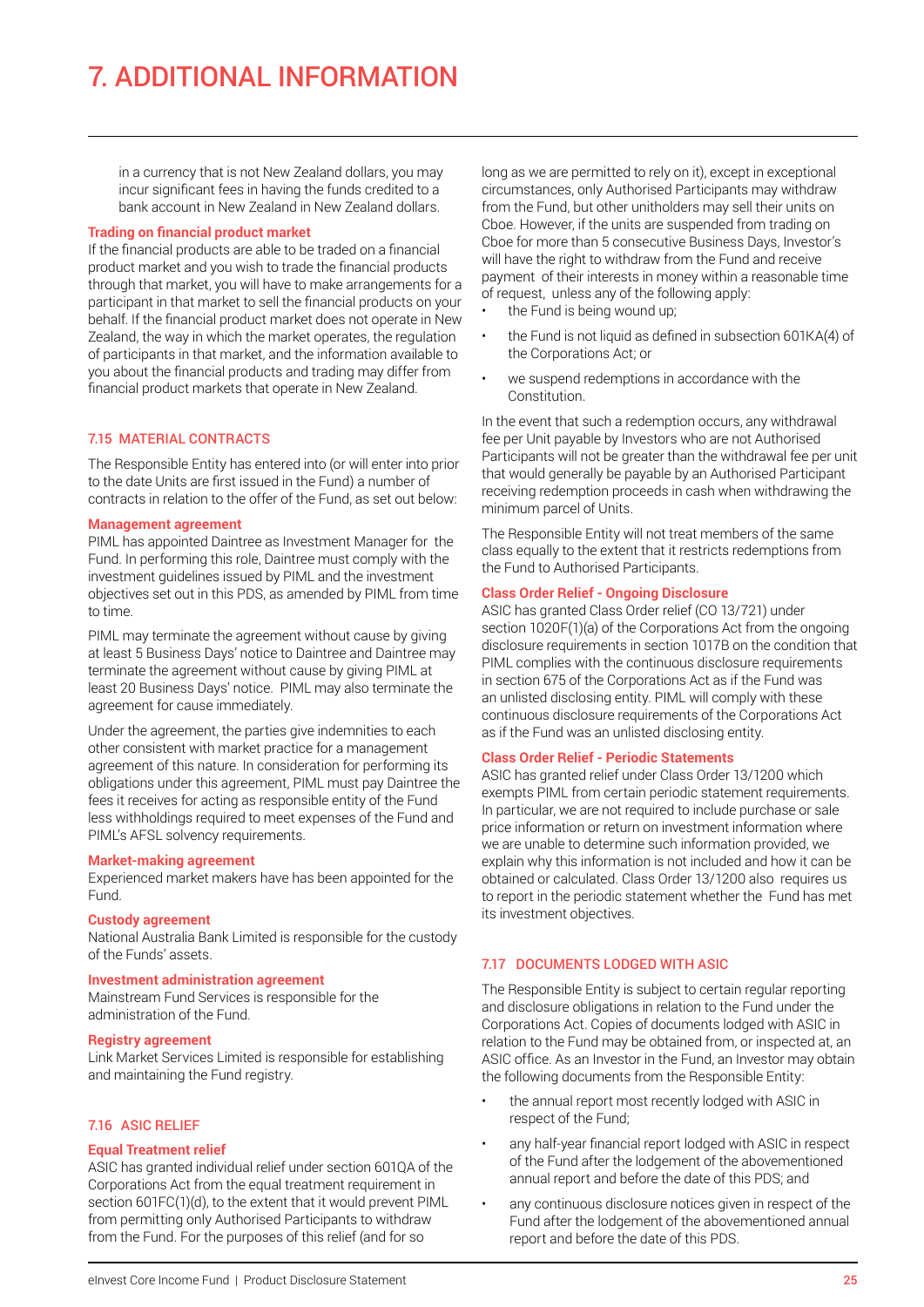The Responsible Entity will send a requesting Investor a printed or electronic copy of any of the above documents free of charge within 5 Business Days of the request.

## 7.18 INDIRECT INVESTORS

When an Investor invests through a master trust or wrap platform or an IDPS, the operator of the trust, platform or IDPS is investing on the Investor's behalf. Consequently, the operator (or the custodian of the platform), and not the Investor as an indirect Investor, holds the Units and therefore has the rights of an Investor in the Fund. For example, if an Investor is an indirect Investor, they will not have rights to attend and vote at Investor meetings, to withdraw Units or receive distributions.

Instead, the platform operator will exercise those rights in accordance with their arrangements with the Investor. For information about their investment, an Investor should contact their platform operator.

### 7.19 INFORMATION AVAILABLE FROM THE RESPONSIBLE ENTITY

The Responsible Entity is subject to regular reporting and disclosure obligations, in its capacity as Responsible Entity of the Fund and issuer of the Units. As part of each Fund's conditions of admission to trading status on Cboe under the Cboe Operating Rules, PIML has agreed to:

- provide the iNAV as described in this PDS
- disclose the Fund's portfolio holdings on a quarterly basis; and
- make available half year and annual financial reports, distribution information and other required disclosures on the Cboe Market Announcements Platform (by visiting [www.Cboe.com.au](http://www.CBOE.com.au))

The following information can be obtained from us by visiting the elnvest website at [www.einvest.com.au](http://www.einvest.com.au) or by contacting eInvest on 1300 088 660 (within Australia) or +61 3 8623 4202 (outside Australia):

- the daily NAV for the Fund;
- the daily NAV per Unit for the Fund;
- the iNAV per Unit for the Fund;
- the Responsible Entity's Unit pricing policy;
- the latest PDS for the Fund:
- announcements made to Cboe;
- information about distributions as soon as possible after they are declared;
- annual and any half-year reports and financial statements for the Fund;
- details of any Distribution Reinvestment Plan; and
- the pricing basket and portfolios

#### 7.20 DISCLAIMER

We have appointed National Australia Bank Limited (ABN 12 004 044 937) (NAB), as the Custodian of the assets of the

Fund. In its capacity as Custodian, NAB's role is limited to holding the assets of the Fund as an agent of the responsible entity. The Custodian has no supervisory role in relation to the operation of the Fund and is not responsible for protecting your interests. The Custodian has no liability or responsibility to you for any act done or omission made in accordance with the terms of the Custody Agreement.

Neither NAB, nor any other division or subsidiary of NAB, guarantees the performance of the investment or the underlying assets of the Fund, or provides a guarantee or assurance in respect of the obligations of the responsible entity or its related entities.

The Custodian holds the Funds' investments as a bare trustee and such, investments are not investments of, NAB or any other member of the NAB group of companies (NAB Group). Neither NAB, nor any other member of NAB Group, guarantees the performance of the investment or the underlying assets of the Fund, or provides a guarantee or assurance in respect of the obligations of the Responsible Entity or its related entities. As Responsible Entity of the Fund, we pay fees to NAB in consideration for providing those services.

## 7.21 CONSENTS

The following parties have given written consent (which has not been withdrawn at the date of this PDS) to being named in the form and context in which they are named, in this PDS:

- Daintree Capital Management Pty Limited
- Mainstream Fund Services Pty Limited
- Link Market Services Limited
- National Australia Bank Limited

Each party named above who has consented to be named in the PDS:

- has not authorised or caused the issue of this PDS:
- does not make or purport to make any statement in the PDS (or any statement on which a statement in the PDS is based) other than as specified; and
- to the maximum extent permitted by law, takes no responsibility for any part of the PDS other than the reference to their name in a statement included in the PDS with their consent as specified.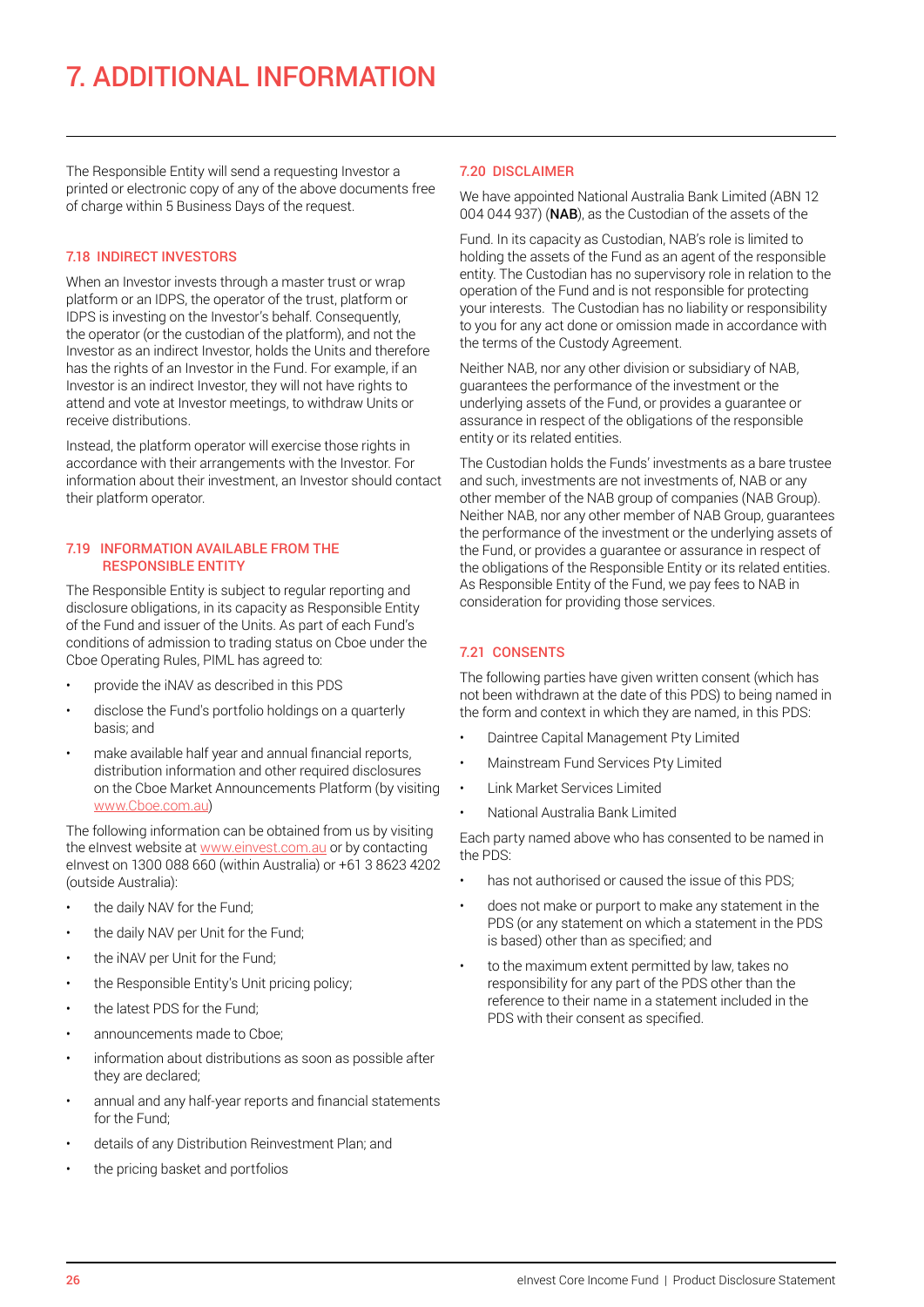## 8. TAXATION

## 8.1 TAXATION

The taxation information in this PDS is provided for general information only. It is a broad overview of some of the Australian tax consequences associated with investing in the Fund for a potential Australian resident Investor. It does not take into account the specific circumstances of each person who may invest in the Fund. It should not be used as the basis upon which potential Investors make a decision to invest. As the circumstances of each Investor are different, the Responsible Entity strongly recommends that Investors obtain professional independent tax advice relating to the tax implications of investing in and dealing in Units in relation to their own particular circumstances before making any investment decision.

The taxation information in this PDS has been prepared based on the Australian tax laws and administrative interpretations of such laws in effect as at the date of this PDS. Investors should be aware that the ultimate interpretation of taxation law rests with the Courts and that the law, and the way the Federal Commissioner of Taxation (Commissioner) or a Commissioner of State Revenue administers the law and interpretations may change at any time.

#### Investors should obtain independent taxation advice that takes into account their specific circumstances regarding investing in the Fund.

This tax summary has been prepared on the assumption that:

- the Fund is a managed investment trust within the meaning of section 995-1 of the Income Tax Assessment Act 1997 (1997 Act);
- the Fund qualifies as an attribution managed investment trust (AMIT) within the meaning of section 995-1 of the 1997 Act and the trustee of the Fund elects to apply the AMIT regime to the Fund:
- the Fund is not a public trading trust under Division 6C of the Income Tax Assessment Act 1936; and
- the Taxation of Financial Arrangement (TOFA) provisions in Division 230 of the 1997 Act do not apply to the Fund (and no election will be made to voluntarily apply these provisions).

## **Distributions**

The Fund is a resident of Australia for tax purposes. The Fund is required to determine its tax components for the income year. These components may include assessable income, exempt income, non-assessable non-exempt income, tax offsets and credits of different characters. Investors should be entitled to their share of the Fund's tax components each year. Investors are treated as having derived their share of the tax components of the Fund directly on a flow through basis. In the case where the Fund makes a loss for tax purposes, that Fund cannot distribute the loss to Investors. However, subject to the Fund meeting certain conditions, such Fund may be able to take into account the losses in subsequent years.

The distributions an Investor receives may include a number of different types of income which reflect the income derived by the Fund. These components may include

- capital gains;
- foreign income and foreign income tax offsets; and
- tax deferred distributions

The components of the distribution (if any) may be comprised of a combination of income and capital amounts or may be comprised solely of amounts of the same character. Interest earned on cash and dividends received from shares will be income, while gains and losses on the sale of listed securities are generally expected to be on capital account. Gains and losses on derivatives contracts may be on either revenue or capital account, subject to the application of the TOFA rules.

An Australian Investor's share of the tax components of the Fund for a year of income form part of the Investor's assessable income of that year.

The Investor will be provided with a statement for tax purposes after 30 June each year to assist the Investor in determining their tax position. This tax statement will advise the Investor of the share of the tax components of the Fund (if any) to include in the Investor's tax return as assessable income, capital gains and any foreign income/foreign income tax offsets.

If the Responsible Entity discovers understatements or overstatements of taxable income and tax offsets in prior years, the Responsible Entity has the ability under the AMIT regime to deal with these understatements and overstatements in the income year in which they are

discovered. That is, the distribution statements in the discovery year may be adjusted to take into account these understatements or overstatements from a prior income year, rather than re-issuing amended distribution statements for the prior income year to which the understatement or overstatements relate to.

An Investor may be required to make, in certain circumstances, both upward and downward adjustments to the cost or cost base of their unit holdings. This occurs where during an income year there is a difference between:

- (a) the total of the amounts (money or property) that an Investor is entitled to from the Fund and the tax offsets that are allocated to an Investor during the year; and
- (b) the tax components included in that Investor's assessable income or non-assessable non- exempt income.

If the amount in (a) exceeds the amount in (b), the cost or cost base of the Investor's units in the Fund should be reduced by the excess amount. This results in either an increased capital gain, or a reduced capital loss, upon the subsequent disposal of the Investor's units in the Fund. Should the cost base be reduced to below zero, the amount in excess of the cost base should be a capital gain that is to be included the Investor's taxable income.

An Australian resident Investor may be entitled to the CGT discount in respect of this gain if the Units have been held for over 12 months. An Investor may be eligible for the 50% CGT discount (where the Investor is an individual or trust) or a 33 1/3% CGT discount (where the Investor is a complying superannuation fund) in respect of the gain that forms part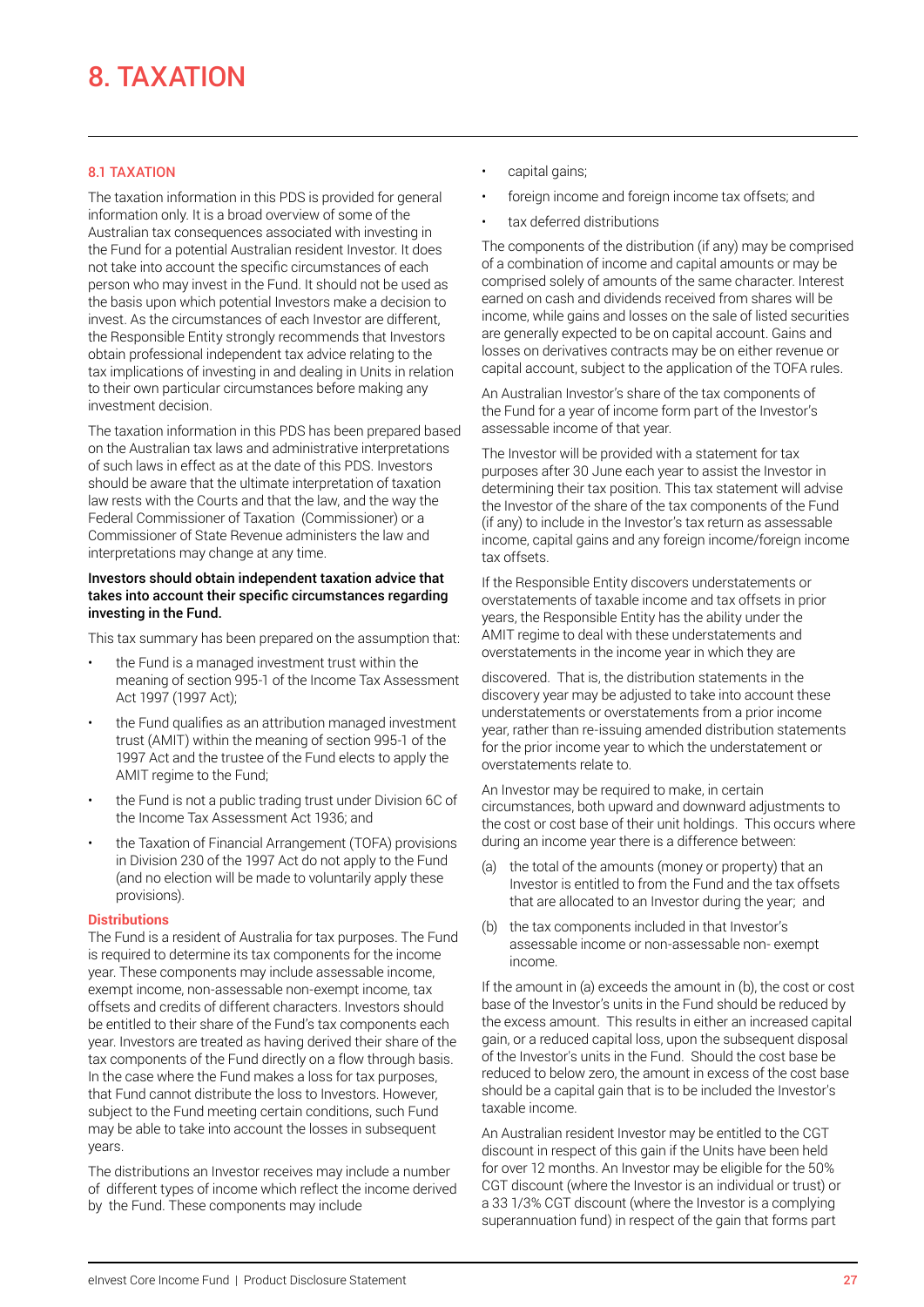## 8. TAXATION

of that Investor's assessable income. A corporate Investor cannot claim the benefit of the CGT discount. Any available capital losses incurred by the Investor reduce the capital gain before the remaining net capital gain is discounted in the hands of the Investor. Capital losses can only be used to reduce capital gains under the CGT provisions.

Conversely, where the amounts in (a) falls short of the amounts in (b) during an income year, the cost or cost base of the Investor's units in the relevant Fund should be increased by the shortfall amount.

For Investors who hold Units as trading stock or as part of a securities trading business, similar adjustments need to be made to the tax cost base of the Units to reflect the difference in the amounts referred to above in (a) and (b). Should the tax cost base be reduced to below zero, the amount in excess of the tax cost base should be included in the Investor's assessable income.

In the case where the Fund makes a loss for tax purposes, that Fund cannot distribute the loss to Investors. However, subject to the Fund meeting certain conditions, the Fund may be able to take into account the losses in subsequent years.

To assist Investors (and their advisers) determine their tax position each income year, Investors will be provided with distribution statements after the end of each financial year detailing the components, for tax purposes, of any distributions received from the Fund during the financial year, including on the redemption of Units.

## **Capital gains and losses**

A trust that qualifies as a managed investment trust (MIT) can elect to treat its gains and losses on disposal of certain investments (including shares and units in other trusts, but excluding certain financial arrangements under TOFA) as capital gains and losses. The Fund is expected to make this election, where eligible. If the Fund disposes of any of its investments (e.g. on the sale of any assets when Units are redeemed), the Fund may realise assessable capital gains. A capital gain derived by the Fund may be eligible for the 50% CGT discount where the investment has been held for at least 12 months (excluding the acquisition and disposal dates).

Any assessable capital gains derived by the Fund to which an Investor becomes entitled forms part of the Investor's assessable income.

Where an Investor becomes entitled to a discounted capital gain from the Fund, the Investor will be required to gross- up the capital gain for the discount at the time that they are required to include that gain in their assessable income. An Investor may also be eligible for the 50% CGT discount (where the Investor is an individual or trust) or a 33 1/3% CGT discount (where the Investor is a complying superannuation fund) in respect of the gain that forms part of that Investor's assessable income.

## **Selling or redeeming Units**

If an Investor disposes of Units by selling or transferring the Units to another person (e.g. selling on-market) their Units, the Investor may be liable for tax on any gains realised on that disposal of Units.

If an Investor is assessed otherwise than under the CGT provisions on a disposal or redemption of Units (e.g. if the Holder is in the business of dealing in securities like Units), any profits made on the disposal or redemption of the Units should be assessable as ordinary income. Such Investors may be able to deduct any losses made on the disposal of Units.

As mentioned above under "Distributions", an Investor may be required to make both upward and/or downward adjustments to the cost base of their unit holdings, very broadly, where there is a difference between the cash distribution received by an Investor in respect of their Units and the amount of the tax components of the Fund which the Investor is required to include in their assessable income. These tax cost base adjustments should be taken into account in working out any revenue gain or loss made on the disposal of the Units.

If an Investor is assessed under the CGT provisions on disposal of Units, the Investor may make a capital gain or loss on the disposal of those Units, in the year in which the contract for the disposal is entered into. An Australian Investor should make a capital gain on the disposal of the Unit if the capital proceeds received by the Investor exceed the asset's cost base. If the capital proceeds received by an Investor are less than the asset's reduced cost base, then the Investor should make a capital loss. Capital losses may be offset against taxable capital gains made by an Investor but not against other types of income.

The cost base that an Investor has in a Unit is, broadly, the sum of:

- 1. the amount the Investor paid to acquire the Unit;
- 2. incidental costs of acquisition and disposal; and
- 3. the costs of ownership of the Unit (e.g. interest incurred by an Investor as a result of borrowing funds to acquire the Unit where the interest is not otherwise allowable as a tax deduction).

In the case of Units acquired under the Distribution Reinvestment Plan, the cost base of the Unit acquired will include the amount of the distribution applied to acquire the Units. In addition, an Investor may be required to make both upward and/or downward adjustments to the cost base of their unit holdings, very broadly, where there is a difference between the cash distribution received by an Investor in respect of their Units and the amount of the tax components of the Fund which the Investor is required to include in their assessable income. Refer to the comments above under "Distributions". Some Investors may be eligible for the CGT discount upon disposal of Units if the Units have been held for at least 12 months (excluding the acquisition and disposal dates) and the relevant requirements are satisfied (as explained above).

Refer to the comments above under "Distributions". Some Investors may be eligible for the CGT discount upon disposal of Units if the Units have been held for at least 12 months (excluding the acquisition and disposal dates) and the relevant requirements are satisfied (as explained above).

## **Goods and Services Tax (GST)**

The issuance and redemption of Units should not be subject to GST. However, fees and expenses, such as management costs, incurred by the Fund would likely attract GST (at the rate of 10%). Given the nature of the activities of the Fund, the Fund may not be entitled to claim input-tax credits for the full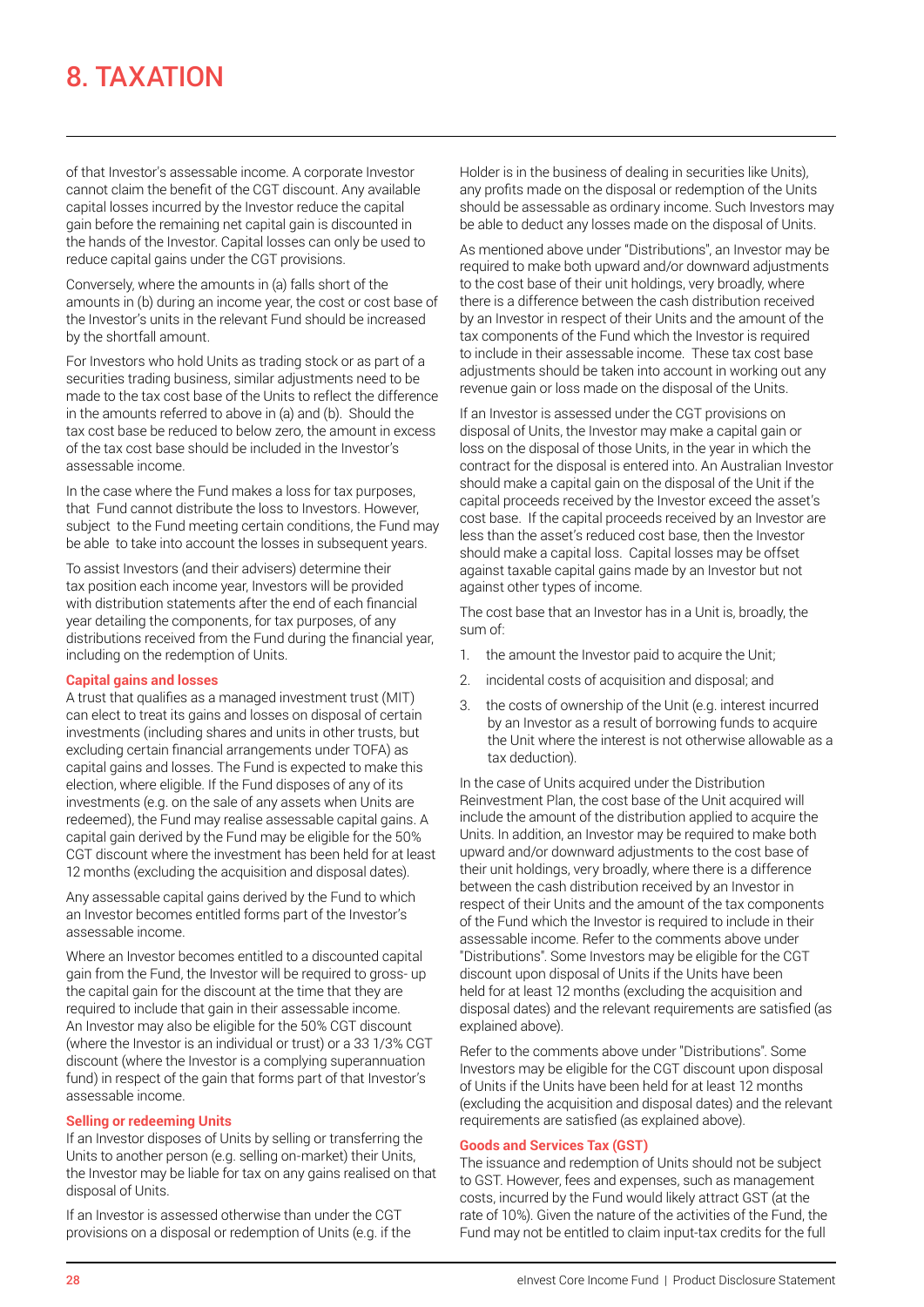## 8. TAXATION

amount of the GST incurred. However, for the majority of the expenses, a RITC may be able to be claimed. The GST and expected RITC relating to fees and expenses is incorporated in the management cost for the Fund.

#### **Stamp Duty**

As the Units will be listed on Cboe, stamp duty should not be payable in any State or Territory on the issue or transfer of a Unit. This is provided that all of the Units are quoted on Cboe at all relevant times (including for example the date of issue of a Unit) and an Investor does not, either alone or together with related persons, acquire 90% or more of the issued Units of a Fund.

## **AMIT**

This tax summary has been prepared on the basis that the Responsible Entity will elect to apply the AMIT regime to the Fund. Whether a Fund qualifies as an AMIT each year will depend on a number of factors, some of which are outside the control of the Fund, such as the profile of the ultimate beneficiaries. If a Fund does not qualify as an AMIT and/or does not make an election to apply the AMIT provisions, the income tax implications for Investors in the Fund may differ from that set out earlier in this tax summary. For example:

- The existing present entitlement to income method in Division 6 of the 1936 Act may apply rather than the attribution method under the AMIT provisions. In these circumstances, very broadly, it is intended that Investors will be presently entitled to all of the income (including net taxable capital gains) of the Fund for each income year. Investors should include in their assessable income their share of the Fund's net taxable income, calculated by reference to the portion of the Fund's trust law income to which they are presently entitled.
- The Investor may be required to make downward (but not upward) adjustments to the cost base of their unit holdings for the tax-deferred portion (if any) of a distribution to an Investor (i.e. those amounts that have been distributed to the Investor but are not included in taxable income). If the asset's cost base is reduced below zero after one or more cumulative tax-deferred distributions, the Investor may make a capital gain if they are paid amounts in excess of their cost base. An Australian Investor may be entitled to the CGT discount in respect of this gain.

## **Tax Reform**

The expected tax implications of investing in the Fund described in this tax disclosure may change as a result of changes in the taxation laws and interpretation of them by the Courts and/or the Australian Tax Office. Tax reform activity that affects trusts is generally ongoing.

Investors should seek their own advice on the potential impact of any proposed legislative changes or judicial developments. The Responsible Entity will also closely monitor any impact or developments in this regard.

## **Tax File Number ("TFN") or Australian Business Number ("ABN")**

Investors will be requested by the Fund to provide their TFN or ABN (if applicable) or claim an exemption in relation to their investment in the Fund. It should be noted that there is no obligation to provide a TFN, however, Investors who do not

provide their TFN or ABN or claim an exemption may have tax deducted from distributions at the highest marginal rate. If this withholding tax applies it is noted that it is merely a collection mechanism and an Investor may claim a credit in their annual income tax return in respect of the tax withheld.

#### **Other comments**

In cases where Units are to be redeemed by an Investor that is an Australian resident for tax purposes, the Fund should generally not be required to withhold any amounts from the Withdrawal Amount paid on redemption of Units. Distributions to non-resident Investors (including on redemption) may have tax withheld by the Responsible Entity. It is recommended that non-resident Investors should obtain independent taxation advice in relation to their own particular circumstances, before making any investment decision in relation to the Units.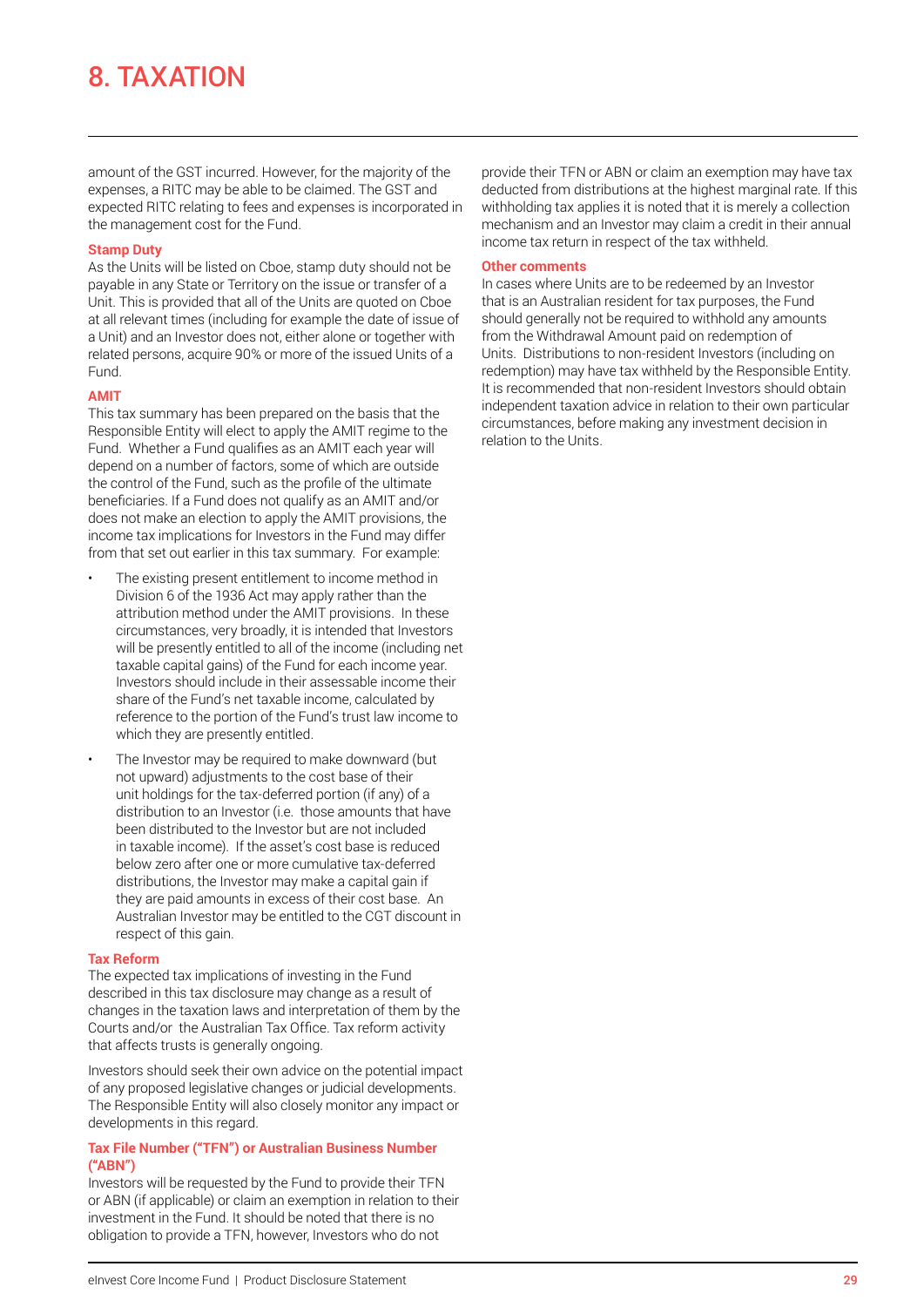## 9. GLOSSARY

These definitions are provided to assist Investors in understanding some of the expressions used in this PDS:

AFSL means an Australian Financial Services Licence issued by ASIC.

AMIT means the Attribution Managed Investment Trust tax regime.

AML/CTF Act means the Anti-Money Laundering and Counter-Terrorism Financing Act 2006 (Cth), as supplemented, amended, varied or replaced from time to time.

Applicant means a person who has submitted an Application Form.

ASIC means the Australian Securities and Investments Commission.

AUD means the lawful currency of the Commonwealth of Australia.

Authorised Participant means a financial institution which is a participant under the Cboe Operating Rules (or which has engaged a participant to act on its behalf), which has entered into an Authorised Participant Agreement with the Responsible Entity.

Authorised Participant Agreement means an agreement between the Responsible Entity and an Authorised Participant in relation to unit applications and redemptions.

Australian Financial Complaints Authority (AFCA) means the ombudsman who investigates and resolves legitimate complaints about investments and financial products.

## Australian Securities and Investment Commission (ASIC)

means the Australian Securities and Investments Commission or any Government Agency which replaces it or performs its functions.

Australian Tax Office (ATO) means the Australian Tax Office or any Government Agency which replaces it or performs its functions.

#### Australian Transaction Reports and Analysis Centre

(AUSTRAC) means the Australian Transaction Reports and Analysis Centre or any Government Agency which replaces it or performs its functions.

Benchmark, Benchmark Index or Index means the RBA Cash Rate.

Business Day means a day other than a Saturday or Sunday on which banks are open for general banking business in Melbourne.

Cboe means Cboe Australia Pty Ltd (ABN 47 129 584 667) or the financial market operated by Cboe, as the context requires.

#### Cboe Operating Rules means:

(a) the Cboe Operating Rules and the Cboe Operating Rules Procedures;

(b) such other rules issued by Cboe that govern the quotation of the Fund; and

(c) such other rules issued by Cboe that govern the transfer of the Fund, as amended from time to time.

Cboe Trading Day means the day during which securities are traded on Cboe. Weekends, and most (but not all) Public Holidays are not Cboe Trading Days.

#### Clearing House Electronic Sub Register System (CHESS)

means the Clearing House Electronic Sub register System established and operated in accordance with the ACH Clearing Rules.

Compliance Plan means the arrangement that sets out how the Responsible Entity will ensure compliance with both the Corporations Act and the Constitution when operating the Fund.

Constitution means the constitution establishing the Fund dated 12 November 2019, and as amended from time to time.

Corporations Act means the Corporations Act 2001 (Cth).

Custodian means the entity that holds the assets of the Fund on behalf of the Responsible Entity.

Daintree means the Investment Manager, Daintree Capital Management Pty Limited (ACN: 610 989 912 ASFL No: 487489)

eInvest means ETF Investments Australia Pty Limited (ABN 88 618 802 912) trading as 'eInvest Australia' who has been appointed by PIML as its corporate authorised representative.

Active ETF, ETMF means Exchange Traded Managed Fund.

ESG means Environmental, Social and Governance

Foreign Account Tax Compliance Act (FATCA) means the Foreign Account Tax Compliance Act, as supplemented, amended, varied or replaced from time to time.

#### Fund means ECOR.

Government or Government Agency means, whether foreign or domestic:

- (a) a government, whether federal, state, territorial or local or a department, office or minister of a government acting in that capacity; or
- (b) a commission, delegate, instrumentality, agency, board, or other government, semi-government, judicial, administrative, monetary or fiscal body, department, tribunal, entity or authority, whether statutory or not, and includes any self-regulatory organisation established under statute or any stock exchange.

**GST** means goods and services tax.

**GST Act** means the A New Tax System (Goods and Services) Tax Act 1999 (Cth) as amended or varied from time to time.

Investor means the person recorded in the Register as the holder of a Unit (including persons jointly registered).

Indicative Net Asset Value or iNAV means the estimated NAV per Unit that will be published on the Website during the Cboe Trading Day to take into account movements in security prices during that Cboe Trading Day.

**Issue Price** means the price at which a Unit is issued and is determined in accordance with the Constitution.

Liabilities means the liabilities of the Fund including any provision which the Responsible Entity decides should be taken into account in accordance with generally accepted accounting principles applicable in Australia in determining the liabilities of the Fund, but excluding any liabilities: (a) to applicants for Units in respect of application